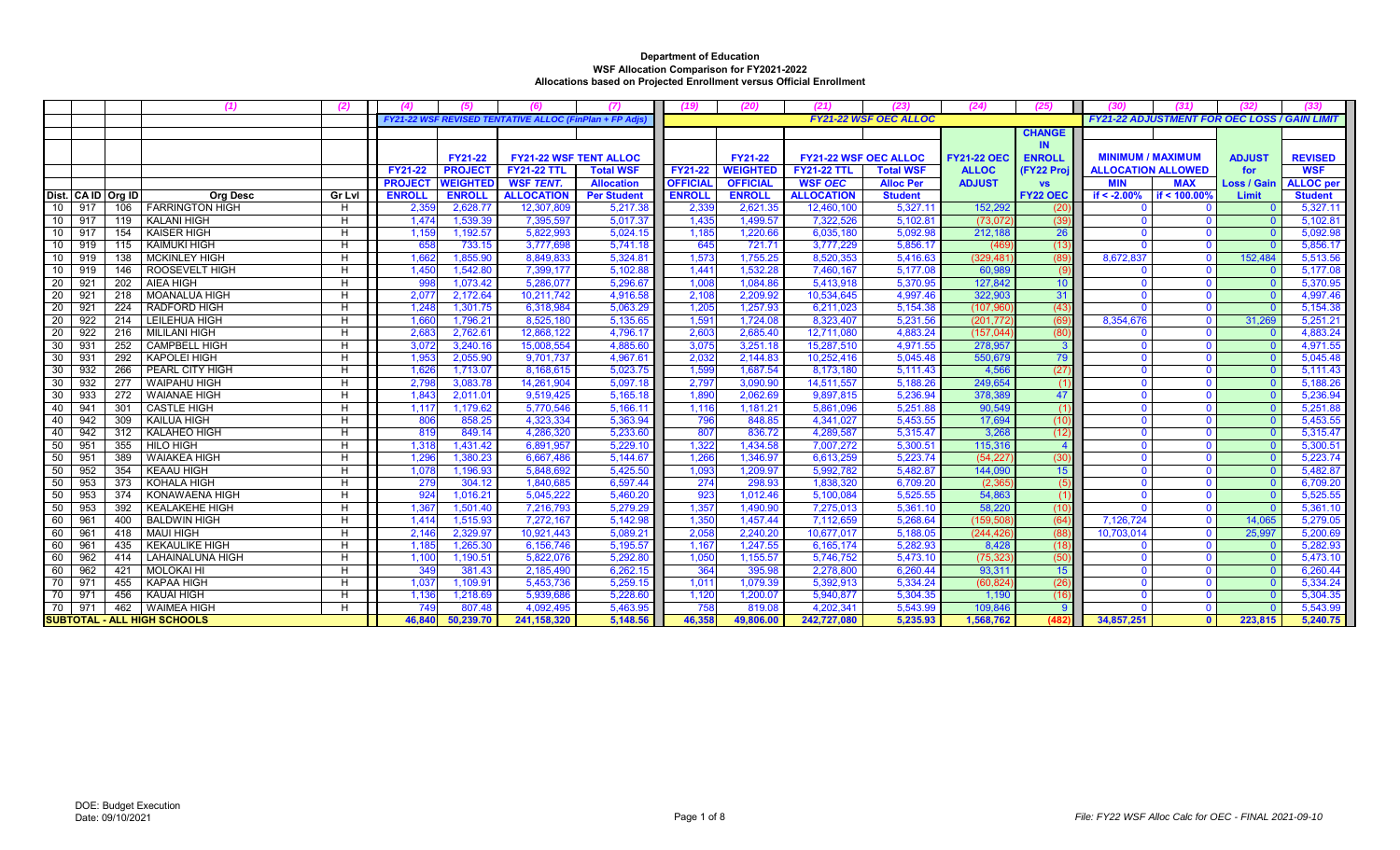|     |                                      |                    | (1)                         | (2)           |                |                 |                                                       | (7)                |                 | (20)            | (21)                         | (23)                         | (24)               | (25)            | (30)                      | (31)                                                |               |                  |
|-----|--------------------------------------|--------------------|-----------------------------|---------------|----------------|-----------------|-------------------------------------------------------|--------------------|-----------------|-----------------|------------------------------|------------------------------|--------------------|-----------------|---------------------------|-----------------------------------------------------|---------------|------------------|
|     |                                      |                    |                             |               |                |                 | FY21-22 WSF REVISED TENTATIVE ALLOC (FinPlan + FP Adj |                    |                 |                 |                              | <b>FY21-22 WSF OEC ALLOC</b> |                    |                 |                           | <b>FY21-22 ADJUSTMENT FOR OEC LOSS / GAIN LIMIT</b> |               |                  |
|     |                                      |                    |                             |               |                |                 |                                                       |                    |                 |                 |                              |                              |                    | <b>CHANGE</b>   |                           |                                                     |               |                  |
|     |                                      |                    |                             |               |                |                 |                                                       |                    |                 |                 |                              |                              |                    | <b>IN</b>       |                           |                                                     |               |                  |
|     |                                      |                    |                             |               |                | <b>FY21-22</b>  | <b>FY21-22 WSF TENT ALLOC</b>                         |                    |                 | <b>FY21-22</b>  | <b>FY21-22 WSF OEC ALLOC</b> |                              | <b>FY21-22 OEC</b> | <b>ENROLL</b>   | <b>MINIMUM / MAXIMUM</b>  |                                                     | <b>ADJUST</b> | <b>REVISED</b>   |
|     |                                      |                    |                             |               | <b>FY21-22</b> | <b>PROJECT</b>  | <b>FY21-22 TTL</b>                                    | <b>Total WSF</b>   | <b>FY21-22</b>  | <b>WEIGHTED</b> | <b>FY21-22 TTL</b>           | <b>Total WSF</b>             | <b>ALLOC</b>       | (FY22 Proj      | <b>ALLOCATION ALLOWED</b> |                                                     | for           | <b>WSF</b>       |
|     |                                      |                    |                             |               | <b>PROJECT</b> | <b>WEIGHTED</b> | <b>WSF TENT.</b>                                      | <b>Allocation</b>  | <b>OFFICIAL</b> | <b>OFFICIAL</b> | <b>WSF OEC</b>               | <b>Alloc Per</b>             | <b>ADJUST</b>      | <b>VS</b>       | <b>MIN</b>                | <b>MAX</b>                                          | Loss / Gain   | <b>ALLOC</b> per |
|     |                                      | Dist. CA ID Org ID | <b>Org Desc</b>             | <b>Gr Lvl</b> | <b>ENROLL</b>  | <b>ENROLL</b>   | <b>ALLOCATION</b>                                     | <b>Per Student</b> | <b>ENROLL</b>   | <b>ENROLL</b>   | <b>ALLOCATION</b>            | <b>Student</b>               |                    | <b>FY22 OEC</b> | if $< -2.00%$             | if < $100.00\%$                                     | <b>Limit</b>  | <b>Student</b>   |
| 10  | 917                                  | 105                | DOLE MIDDLE                 | M             | 61             | 750.57          | 3,861,648                                             | 6,289.3            | 547             | 668.09          | 3,535,727                    | 6,463.85                     | (325.92)           | (67)            | 3,784,415                 | $\Omega$                                            | 248,688       | 6,918.49         |
| 10  | 917                                  | 116                | <b>KAIMUKI MIDDLE</b>       | M             | 976            | 1,065.12        | 5,209,041                                             | 5,337.13           | 960             | 1,050.90        | 5,219,542                    | 5,437.02                     | 10,502             | (16)            |                           | $\mathbf{0}$                                        |               | 5,437.02         |
| 10  | 917                                  | 118                | KALAKAUA MIDDLE             | M             | 1,032          | 1,230.14        | 5,955,339                                             | 5,770.68           | 978             | 1,173.04        | 5,783,136                    | 5,913.23                     | (172, 203)         | (54)            | 5,836,232                 | $\mathbf{0}$                                        | 53,097        | 5,967.52         |
| 10  | 917                                  | 139                | NIU VALLEY MIDDLE           | M             | 773            | 828.47          | 4,165,536                                             | 5,388.79           | 742             | 795.62          | 4,074,617                    | 5,491.40                     | (90, 919)          | (31)            | 4,082,226                 | $\mathbf{0}$                                        | 7,608         | 5,501.65         |
| 10  | 919                                  | 104                | <b>CENTRAL MIDDLE</b>       | м             | 347            | 425.43          | 2.381.326                                             | 6.862.6            | 336             | 411.80          | 2,349,137                    | 6.991.48                     | (32, 189)          | (11)            |                           | $\Omega$                                            |               | 6.991.48         |
| 10  | 919                                  | 110                | <b>JARRETT MIDDLE</b>       | M             | 276            | 324.00          | 1,913,397                                             | 6,932.60           | 266             | 312.41          | 1,883,519                    | 7.080.90                     | (29, 879)          | (10)            | $\Omega$                  | $\Omega$                                            | - റ           | 7,080.90         |
| 10  | 919                                  | 126                | KAWANANAKOA MIDDLE          | M             | 687            | 775.36          | 3.941.696                                             | 5.737.55           | 606             | 685.46          | 3.586.599                    | 5.918.48                     | (355.098           | (81)            | 3.862.863                 | $\mathbf{0}$                                        | 276.263       | 6.374.36         |
| 10  | 919                                  | 148                | <b>STEVENSON MIDDLE</b>     | M             | 659            | 739.92          | 3,778,829                                             | 5,734.19           | 629             | 708.01          | 3,685,748                    | 5,859.69                     | (93,081)           | (30)            | 3,703,253                 | $\mathbf 0$                                         | 17,505        | 5,887.52         |
| 10  | 919                                  | 152                | <b>WASHINGTON MIDDLE</b>    | M             | 647            | 760.69          | 3,855,469                                             | 5,958.99           | 593             | 699.88          | 3,633,422                    | 6.127.19                     | (222, 047)         | (54)            | 3,778,360                 | $\mathbf{0}$                                        | 144,938       | 6,371.60         |
| 20  | 921                                  | 201                | <b>AIEA INTER</b>           | M             | 499            | 557.71          | 2,955,448                                             | 5,922.74           | 462             | 516.65          | 2,808,222                    | 6.078.40                     | (147.226           | (37)            | 2,896,339                 | $\mathbf{0}$                                        | 88.117        | 6,269.13         |
| 20  | 921                                  | 204                | ALIAMANU MIDDLE             | м             | 691            | 752.18          | 3,831,324                                             | 5,544.6            | 694             | 758.10          | 3,911,348                    | 5.635.95                     | 80,024             | $\overline{3}$  |                           | $\Omega$                                            |               | 5,635.95         |
| 20  | 921                                  | 219                | <b>MOANALUA MIDDLE</b>      | M             | 707            | 767.17          | 3,895,317                                             | 5,509.64           | 674             | 731.64          | 3,787,769                    | 5.619.84                     | (107, 547)         | (33)            | 3,817,410                 | $\Omega$                                            | 29,641        | 5,663.8          |
| -20 | 922                                  | 230                | <b>WAHIAWA MIDDLE</b>       | M             | 736            | 836.49          | 4,206,621                                             | 5,715.52           | 717             | 817.61          | 4,179,824                    | 5,829.60                     | (26, 798)          | (19)            |                           | $\Omega$                                            |               | 5,829.60         |
| 20  | 922                                  | 237                | <b>WHEELER MIDDLE</b>       | M             | 710            | 783.67          | 3,970,256                                             | 5,591.9            | 644             | 711.37          | 3,696,501                    | 5,739.91                     | (273, 756)         | (66)            | 3,890,851                 | $\Omega$                                            | 194,351       | 6,041.69         |
| 20  | 922                                  | 238                | MILILANI MIDDLE             | $M$ (MT)      | 1,67           | 1,797.43        | 8,620,517                                             | 5,134.32           | 1,585           | 1,697.25        | 8,290,851                    | 5,230.82                     | (329, 66)          | (94)            | 8,448,107                 | $\mathbf{0}$                                        | 157,256       | 5,330.04         |
| 30  | 931                                  | 279                | <b>ILIMA INTER</b>          | M             | 706            | 790.84          | 4.004.801                                             | 5.672.52           | 647             | 728.19          | 3,775,427                    | 5.835.28                     | (229.374           | (59             | 3.924.705                 | $\Omega$                                            | 149,278       | 6,066.00         |
| 30  | 931                                  | 291                | <b>KAPOLEI MIDDLE</b>       | M             | 1.173          | 1,295.50        | 6,255,871                                             | 5,333.22           | 943             | 1,040.77        | 5,189,645                    | 5,503.33                     | (1,161,227         | (230)           | 6,130,754                 | $\mathbf{0}$                                        | 941,109       | 6,501.33         |
| 30  | 931                                  | 296                | EWA MAKAI MIDDLE            | M             | 1,34           | 1,466.17        | 7,031,962                                             | 5,243.82           | 1,254           | 1,369.90        | 6,697,188                    | 5,340.66                     | (334, 774)         | (87)            | 6,891,323                 | $\mathbf{0}$                                        | 194,135       | 5,495.47         |
| 30  | 931                                  | 297                | <b>HONOULIULI MIDDLE</b>    | M             | 458            | 500.27          | 2,702,099                                             | 5,899.78           | 445             | 491.64          | 2,694,272                    | 6,054.54                     | (7, 826)           | (13)            |                           | $\mathbf{0}$                                        | - C           | 6,054.54         |
| 30  | 932                                  | 255                | <b>HIGHLANDS INTER</b>      | M             | 832            | 912.56          | 4,554,424                                             | 5.474.07           | 755             | 826.25          | 4,225,602                    | 5.596.82                     | (328.82)           | (77)            | 4,463,336                 | $\mathbf{0}$                                        | 237,734       | 5,911.70         |
| 30  | 932                                  | 278                | <b>WAIPAHU INTER</b>        | M             | 1,14           | 1,317.08        | 6,375,986                                             | 5,588.0            | 1,075           | 1,241.87        | 6,126,107                    | 5,698.70                     | (249, 88)          | (66)            | 6,248,467                 | $\Omega$                                            | 122,360       | 5,812.53         |
| 30  | 933                                  | 273                | <b>WAIANAE INTER</b>        | M             | 702            | 798.98          | 4,053,342                                             | 5,773.99           | 716             | 814.57          | 4,181,065                    | 5,839.48                     | 127,724            | 14              |                           | $\mathbf{0}$                                        |               | 5,839.48         |
| 40  | 941                                  | 318                | <b>KING INTER</b>           | M             | 548            | 602.25          | 3,163,089                                             | 5,772.0            | 525             | 577.84          | 3,094,261                    | 5,893.83                     | (68, 82)           | (23)            | 3,099,827                 | $\mathbf{0}$                                        | 5,566         | 5,904.43         |
| 40  | 942                                  | 310                | <b>KAILUA INTER</b>         | M             | 787            | 847.10          | 4,263,021                                             | 5,416.80           | 739             | 796.68          | 4,092,932                    | 5,538.47                     | (170,090)          | (48)            | 4,177,761                 | $\mathbf{0}$                                        | 84,829        | 5,653.26         |
| 50  | 951                                  | 356                | <b>HILO INTER</b>           | M             | 512            | 580.15          | 3.065.767                                             | 5,987.8            | 523             | 590.21          | 3,152,642                    | 6.028.00                     | 86,874             | 11              |                           | $\Omega$                                            |               | 6,028.00         |
| 50  | 951                                  | 385                | <b>WAIAKEA INTER</b>        | M             | 816            | 914.65          | 4,560,675                                             | 5,589.0            | 799             | 891.47          | 4,519,611                    | 5,656.58                     | (41,063)           | (17)            | $\Omega$                  | $\mathbf{0}$                                        | - 0           | 5,656.58         |
| 50  | 952                                  | 370                | <b>KEAAU MIDDLE</b>         | M             | 693            | 805.26          | 4,064,596                                             | 5,865.22           | 701             | 810.77          | 4,146,465                    | 5.915.07                     | 81,870             | 8               |                           | $\mathbf{0}$                                        |               | 5,915.07         |
| 50  | 953                                  | 366                | <b>KOHALA MIDDLE</b>        | M             | 170            | 194.61          | 1,332,668                                             | 7.839.22           | 157             | 178.77          | 1,274,396                    | 8.117.17                     | (58, 271)          | (13)            | 1.306.014                 | $\mathbf{0}$                                        | 31,618        | 8,318.56         |
| 50  | 953                                  | 376                | KONAWAENA MIDDLE            | M             | 659            | 758.93          | 3,852,683                                             | 5,846.26           | 610             | 701.86          | 3,647,027                    | 5,978.73                     | (205, 657)         | (49)            | 3,775,630                 | $\mathbf{0}$                                        | 128,602       | 6,189.56         |
| 50  | 953                                  | 390                | <b>KEALAKEHE INTER</b>      | M             | 692            | 815.78          | 4,122,578                                             | 5,957.48           | 694             | 818.95          | 4,194,747                    | 6.044.30                     | 72,168             | $\overline{2}$  |                           | $\mathbf{0}$                                        |               | 6,044.30         |
| 60  | 961                                  | 404                | <b>IAO INTER</b>            | м             | 886            | 995.99          | 4,918,432                                             | 5,551.28           | 818             | 919.06          | 4,638,993                    | 5,671.14                     | (279, 439)         | (68)            | 4,820,063                 | $\mathbf{0}$                                        | 181,071       | 5,892.50         |
| 60  | 961                                  | 420                | <b>KALAMA INTER</b>         | М             | 91             | 1,022.52        | 5,043,982                                             | 5,500.53           | 831             | 925.69          | 4,675,239                    | 5,626.04                     | (368, 742)         | (86)            | 4,943,102                 | $\Omega$                                            | 267,863       | 5,948.38         |
| 60  | 961                                  | 428                | <b>MAUI WAENA INTER</b>     | M             | 1,146          | 1,310.25        | 6,308,591                                             | 5,504.88           | 1,140           | 1,310.03        | 6,399,875                    | 5,613.93                     | 91,284             | - (6            |                           | $\mathbf{0}$                                        | - 0           | 5,613.93         |
| 60  | 96 <sup>°</sup>                      | 430                | <b>LOKELANI INTER</b>       | М             | 442            | 503.67          | 2,707,935                                             | 6,126.55           | 454             | 517.29          | 2,804,991                    | 6,178.39                     | 97,056             | 12              |                           | $\mathbf{0}$                                        |               | 6,178.39         |
| 60  | 962                                  | 413                | <b>LAHAINA INTER</b>        | M             | 702            | 807.59          | 4,060,536                                             | 5,784.24           | 658             | 762.64          | 3,913,954                    | 5,948.26                     | (146.58)           | (44)            | 3,979,325                 | $\mathbf{0}$                                        | 65,371        | 6,047.61         |
| 60  | 962                                  | 434                | <b>MOLOKAI MIDDLE</b>       | М             | 184            | 208.92          | 1,397,942                                             | 7,597.5            | 174             | 196.70          | 1,357,109                    | 7,799.48                     | (40, 834)          | (10)            | 1,369,983                 | $\Omega$                                            | 12,874        | 7,873.47         |
| 70  | 971                                  | 447                | <b>KAPAA MIDDLE</b>         | M             | 605            | 676.79          | 3,496,459                                             | 5,779.27           | 597             | 669.61          | 3,511,548                    | 5.881.99                     | 15,090             | - (8            |                           | $\Omega$                                            |               | 5,881.99         |
| 70  | 971                                  | 448                | KAMAKAHELEI MIDDLE          | м             | 863            | 968.90          | 4.802.201                                             | 5.564.54           | 829             | 931.78          | 4,701,563                    | 5.671.37                     | (100.638)          | (34)            | 4,706,157                 | $\Omega$                                            | 4,594         | 5,676.91         |
| 70  | 971                                  | 464                | <b>WAIMEA CANYON MIDDLE</b> | M             | 488            | 554.34          | 2,946,831                                             | 6,038.59           | 485             | 551.74          | 2,974,120                    | 6,132.21                     | 27,290             |                 |                           | $\overline{0}$                                      |               | 6,132.21         |
|     | <b>SUBTOTAL - ALL MIDDLE SCHOOLS</b> |                    |                             |               | 28,496         | 32.043.43       | 161,628,237                                           | 5,671.96           | 27,002          | 30,402.13       | 156,414,741                  | 5,792.71                     | (5.308.49)         | (1, 494)        | 103,936,503               | $\mathbf{0}$                                        | 3,644,468     | 5.927.68         |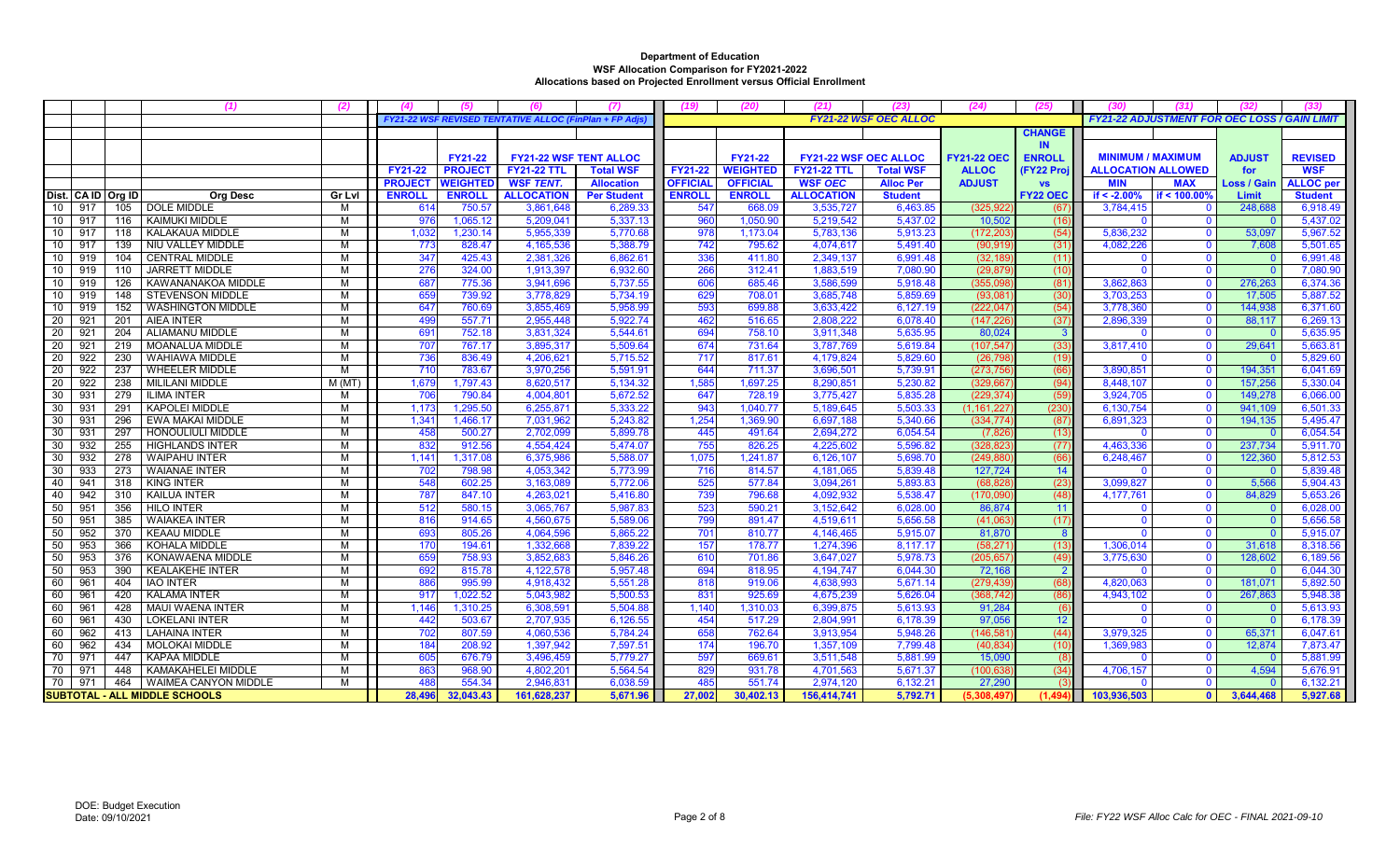|    |     |                    |                                          | (2)    |                |                 |                                                       | (7)                | (19)            | (20)            | (21)                         | (23)                         | (24)               | (25)            | (30)                                                | (31)                    | (32)               |                  |
|----|-----|--------------------|------------------------------------------|--------|----------------|-----------------|-------------------------------------------------------|--------------------|-----------------|-----------------|------------------------------|------------------------------|--------------------|-----------------|-----------------------------------------------------|-------------------------|--------------------|------------------|
|    |     |                    |                                          |        |                |                 | FY21-22 WSF REVISED TENTATIVE ALLOC (FinPlan + FP Adj |                    |                 |                 |                              | <b>FY21-22 WSF OEC ALLOC</b> |                    |                 | <b>FY21-22 ADJUSTMENT FOR OEC LOSS / GAIN LIMIT</b> |                         |                    |                  |
|    |     |                    |                                          |        |                |                 |                                                       |                    |                 |                 |                              |                              |                    | <b>CHANGE</b>   |                                                     |                         |                    |                  |
|    |     |                    |                                          |        |                |                 |                                                       |                    |                 |                 |                              |                              |                    | IN.             |                                                     |                         |                    |                  |
|    |     |                    |                                          |        |                | <b>FY21-22</b>  | <b>FY21-22 WSF TENT ALLOC</b>                         |                    |                 | <b>FY21-22</b>  | <b>FY21-22 WSF OEC ALLOC</b> |                              | <b>FY21-22 OEC</b> | <b>ENROLL</b>   | <b>MINIMUM / MAXIMUM</b>                            |                         | <b>ADJUST</b>      | <b>REVISED</b>   |
|    |     |                    |                                          |        | <b>FY21-22</b> | <b>PROJEC</b>   | <b>FY21-22 TTL</b>                                    | <b>Total WSF</b>   | <b>FY21-22</b>  | <b>WEIGHTED</b> | <b>FY21-22 TTL</b>           | <b>Total WSF</b>             | <b>ALLOC</b>       | (FY22 Proj      | <b>ALLOCATION ALLOWED</b>                           |                         | for                | <b>WSF</b>       |
|    |     |                    |                                          |        | <b>PROJECT</b> | <b>WEIGHTED</b> | <b>WSF TENT.</b>                                      | <b>Allocation</b>  | <b>OFFICIAL</b> | <b>OFFICIAL</b> | <b>WSF OEC</b>               | <b>Alloc Per</b>             | <b>ADJUST</b>      | <b>VS</b>       | <b>MIN</b>                                          | <b>MAX</b>              | <b>Loss / Gain</b> | <b>ALLOC</b> per |
|    |     | Dist. CA ID Org ID | <b>Org Desc</b>                          | Gr Lvl | <b>ENROLL</b>  | <b>ENROLL</b>   | <b>ALLOCATION</b>                                     | <b>Per Student</b> | <b>ENROLL</b>   | <b>ENROLL</b>   | <b>ALLOCATION</b>            | <b>Student</b>               |                    | <b>FY22 OEC</b> | if $< -2.00%$                                       | if < 100.00%            | Limit              | <b>Student</b>   |
| 10 | 917 | 100                | <b>AINA HAINA</b>                        | E.     | 478            | 537.99          | 2,719,009                                             | 5,688.3            | 413             | 462.06          | 2,411,241                    | 5,838.36                     | (307, 767)         | (65             | 2,664,629                                           | $\mathbf{0}$            | 253,388            | 6,451.8          |
| 10 | 917 | 107                | <b>FERN</b>                              | E      | 403            | 513.31          | 2,626,274                                             | 6,516.8            | 390             | 496.57          | 2,585,922                    | 6,630.57                     | (40, 351)          | (13)            |                                                     | $\mathbf{0}$            |                    | 6,630.57         |
| 10 | 917 | 108                | <b>HAHAIONE</b>                          | E.     | 568            | 642.06          | 3,174,546                                             | 5,588.99           | 549             | 618.60          | 3,113,225                    | 5,670.72                     | (61, 321)          | (19)            | $\Omega$                                            | $\mathbf{0}$            |                    | 5,670.72         |
| 10 | 917 | 113                | <b>KAEWAI</b>                            | E      | 317            | 398.83          | 2,106,887                                             | 6,646.33           | 278             | 349.43          | 1,908,875                    | 6,866.46                     | (198, 012)         | (39)            | 2,064,749                                           | $\mathbf{0}$            | 155,874            | 7,427.16         |
| 10 | 917 | 114                | <b>KAHALA</b>                            | E      | 400            | 464.63          | 2,375,469                                             | 5,938.67           | 342             | 398.60          | 2,109,409                    | 6,167.86                     | (266,060)          | (58)            | 2,327,960                                           | $\mathbf{0}$            | 218,551            | 6,806.90         |
| 10 | 917 | 120                | KALIHI                                   | Е      | 184            | 234.94          | 1,369,575                                             | 7,443.34           | 183             | 237.87          | 1,399,893                    | 7,649.69                     | 30,319             | (1)             |                                                     | $\mathbf{0}$            | - റ                | 7,649.69         |
| 10 | 917 | 121                | KALIHI KAI                               | E.     | 566            | 716.50          | 3,550,812                                             | 6,273.52           | 538             | 685.00          | 3,457,072                    | 6,425.78                     | (93.740            | (28)            | 3.479.796                                           | $\mathbf{0}$            | 22,724             | 6,468.02         |
| 10 | 917 | 122                | <b>KALIHI UKA</b>                        | E      | 264            | 315.11          | 1,718,873                                             | 6,510.88           | 249             | 299.28          | 1,669,054                    | 6,703.03                     | (49, 818)          | (15)            | 1,684,496                                           | $\mathbf{0}$            | 15,441             | 6,765.04         |
| 10 | 917 | 123                | KALIHI WAENA                             | E      | 480            | 589.33          | 2.952.315                                             | 6,150.66           | 487             | 598.89          | 3.037.629                    | 6.237.43                     | 85,314             | $\overline{7}$  |                                                     | $\mathbf{0}$            |                    | 6,237.43         |
| 10 | 917 | 124                | <b>KAPALAMA</b>                          | E      | 602            | 706.99          | 3,485,437                                             | 5,789.76           | 529             | 623.97          | 3,156,394                    | 5,966.72                     | (329, 043)         | (73)            | 3,415,728                                           | $\mathbf{0}$            | 259,334            | 6,456.95         |
| 10 | 917 | 127                | <b>KOKO HEAD</b>                         | E      | 305            | 345.95          | 1,863,812                                             | 6,110.86           | 347             | 395.19          | 2,113,362                    | 6.090.38                     | 249,549            | 42              |                                                     | $\mathbf{0}$            |                    | 6,090.38         |
| 10 | 917 | 130                | <b>LIHOLIHO</b>                          | Е      | 456            | 532.22          | 2,678,691                                             | 5,874.32           | 433             | 507.52          | 2,604,093                    | 6.014.07                     | (74, 597)          | (23)            | 2,625,117                                           | $\mathbf{0}$            | 21,023             | 6,062.63         |
| 10 | 917 | 133                | <b>LINAPUNI</b>                          | E      | 110            | 154.29          | 1,037,722                                             | 9,433.84           | 99              | 139.34          | 977,109                      | 9,869.79                     | (60, 612)          | (11)            | 1,016,968                                           | $\mathbf 0$             | 39,858             | 10,272.40        |
| 10 | 917 | 145                | <b>PUUHALE</b>                           | E      | 276            | 349.05          | 1,886,650                                             | 6,835.69           | 260             | 331.11          | 1,829,035                    | 7,034.75                     | (57, 615)          | (16)            | 1,848,917                                           | $\overline{0}$          | 19,882             | 7,111.22         |
| 10 | 917 | 150                | <b>WAIKIKI</b>                           | Ε      | 583            | 686.46          | 3,365,063                                             | 5,771.98           | 544             | 642.41          | 3,213,886                    | 5,907.88                     | (151, 179)         | (39)            | 3,297,762                                           | $\mathbf{0}$            | 83,877             | 6,062.06         |
| 10 | 917 | 153                | <b>WILSON</b>                            | Е      | 575            | 649.57          | 3,202,691                                             | 5,569.90           | 540             | 612.53          | 3,080,427                    | 5.704.49                     | (122, 263)         | (35)            | 3,138,637                                           | $\mathbf{0}$            | 58,210             | 5,812.29         |
| 10 | 917 | 155                | <b>KAMILOIKI</b>                         | E      | 398            | 439.79          | 2,281,051                                             | 5,731.28           | 382             | 422.84          | 2,234,814                    | 5,850.30                     | (46, 238)          | (16)            | 2,235,430                                           | $\overline{0}$          | 616                | 5,851.91         |
| 10 | 919 | 101                | <b>ALA WAI</b>                           | E.     | 364            | 450.13          | 2,337,349                                             | 6,421.29           | 374             | 464.90          | 2,436,954                    | 6,515.92                     | 99,606             | 10 <sup>°</sup> |                                                     | $\Omega$                |                    | 6,515.92         |
| 10 | 919 | 102                | <b>ALIIOLANI</b>                         | Е      | 253            | 297.17          | 1,638,330                                             | 6,475.61           | 246             | 288.36          | 1,619,249                    | 6,582.31                     | (19,081)           | (7)             | $\Omega$                                            | $\overline{\mathbf{0}}$ | $\Omega$           | 6,582.31         |
| 10 | 919 | 109                | <b>HOKULANI</b>                          | F      | 321            | 360.46          | 1.917.607                                             | 5.973.85           | 271             | 302.96          | 1,681,891                    | 6.206.24                     | (235, 715)         | (50)            | 1.879.254                                           | $\mathbf{0}$            | 197,363            | 6,934.52         |
| 10 | 919 | 111                | <b>JEFFERSON</b>                         | E      | 319            | 389.29          | 2,052,458                                             | 6,434.04           | 361             | 445.09          | 2,334,099                    | 6,465.65                     | 281,643            | 42              |                                                     | $\mathbf 0$             |                    | 6,465.65         |
| 10 | 919 | 112                | KAAHUMANU                                | Ε      | 494            | 617.96          | 3,080,367                                             | 6,235.56           | 433             | 545.22          | 2,792,555                    | 6,449.32                     | (287, 812)         | (61)            | 3,018,760                                           | $\mathbf{0}$            | 226,205            | 6,971.73         |
| 10 | 919 | 117                | <b>KAIULANI</b>                          | E.     | 341            | 442.84          | 2,329,895                                             | 6,832.54           | 288             | 371.73          | 2,032,082                    | 7,055.84                     | (297, 814)         | (53)            | 2,283,297                                           | $\mathbf{0}$            | 251,215            | 7,928.12         |
| 10 | 919 | 125                | KAULUWELA                                | E      | 486            | 617.76          | 3,107,571                                             | 6,394.1            | 466             | 592.89          | 3,036,916                    | 6,516.99                     | (70, 655)          | (20)            | 3,045,420                                           | $\mathbf{0}$            | 8,504              | 6,535.24         |
| 10 | 919 | 128                | KUHIO                                    | Ε      | 187            | 233.55          | 1,358,466                                             | 7,264.52           | 188             | 236.51          | 1,388,633                    | 7,386.34                     | 30,167             | $\overline{1}$  |                                                     | $\mathbf{0}$            |                    | 7,386.34         |
| 10 | 919 | 129                | LANAKILA                                 | E.     | 375            | 463.84          | 2,393,691                                             | 6,383.18           | 353             | 434.94          | 2,294,556                    | 6.500.16                     | (99, 136)          | (22)            | 2,345,818                                           | $\mathbf{0}$            | 51,261             | 6,645.38         |
| 10 | 919 | 131                | <b>LIKELIKE</b>                          | Е      | 331            | 424.35          | 2,248,363                                             | 6,792.64           | 280             | 357.10          | 1,966,330                    | 7,022.61                     | (282, 032)         | (51)            | 2,203,395                                           | $\mathbf{0}$            | 237,065            | 7,869.27         |
| 10 | 919 | 134                | <b>LINCOLN</b>                           | Ε      | 355            | 420.72          | 2,194,754                                             | 6,182.41           | 350             | 415.53          | 2,200,847                    | 6.288.14                     | 6,093              | (5)             | $\Omega$                                            | $\mathbf{0}$            | - ೧                | 6,288.14         |
| 10 | 919 | 135                | <b>LUNALILO</b>                          | E.     | 249            | 312.89          | 1,707,011                                             | 6,855.47           | 244             | 306.53          | 1,700,302                    | 6.968.45                     | (6,709)            | (5)             | $\Omega$                                            | $\mathbf{0}$            |                    | 6,968.45         |
| 10 | 919 | 136                | <b>MAEMAE</b>                            | Ε      | 686            | 776.39          | 3,791,594                                             | 5,527.10           | 659             | 750.25          | 3,727,261                    | 5,655.93                     | (64, 332)          | (27)            |                                                     | $\overline{0}$          | - 0                | 5,655.93         |
| 10 | 919 | 137                | <b>MANOA</b>                             | E      | 531            | 600.80          | 2,998,669                                             | 5,647.2            | 502             | 569.17          | 2,897,192                    | 5,771.30                     | (101, 476)         | (29)            | 2,938,695                                           | $\mathbf{0}$            | 41,504             | 5,853.97         |
| 10 | 919 | 140                | NOELANI                                  | Ε      | 424            | 476.30          | 2,447,155                                             | 5,771.59           | 418             | 469.30          | 2,448,880                    | 5,858.56                     | 1,723              | (6)             |                                                     | $\overline{0}$          |                    | 5,858.56         |
| 10 | 919 | 141                | NUUANU                                   | E      | 370            | 414.60          | 2,161,689                                             | 5,842.40           | 338             | 379.24          | 2,030,216                    | 6,006.56                     | (131, 473)         | (32)            | 2,118,455                                           | $\mathbf{0}$            | 88,239             | 6,267.62         |
| 10 | 919 | 142                | PALOLO                                   | Έ      | 283            | 372.02          | 1,982,700                                             | 7,006.0            | 270             | 352.46          | 1,919,719                    | 7,110.07                     | (62, 982)          | (13)            | 1,943,046                                           | $\overline{0}$          | 23,327             | 7,196.47         |
| 10 | 919 | 143                | PAUOA                                    | E      | 380            | 447.71          | 2,313,218                                             | 6,087.42           | 356             | 415.79          | 2,199,576                    | 6.178.59                     | (113, 642)         | (24)            | 2,266,954                                           | $\mathbf{0}$            | 67,377             | 6,367.85         |
| 10 | 919 | 147                | <b>ROYAL</b>                             | E      | 351            | 418.41          | 2,193,768                                             | 6,250.0            | 323             | 387.82          | 2,083,364                    | 6,450.04                     | (110, 40)          | (28)            | 2,149,893                                           | $\mathbf{0}$            | 66,529             | 6,656.01         |
|    |     |                    | <b>SUBTOTAL - HONOLULU DISTRICT ELEM</b> |        | 14,065         | 16.814.21       | 86,649,531                                            | 6,160.65           | 13,283          | 15,907.00       | 83,692,062                   | 6,300.69                     | (2,957,46)         | (782)           | 55,993,175                                          | $\mathbf{0}$            | 2,407,369          | 6,481.93         |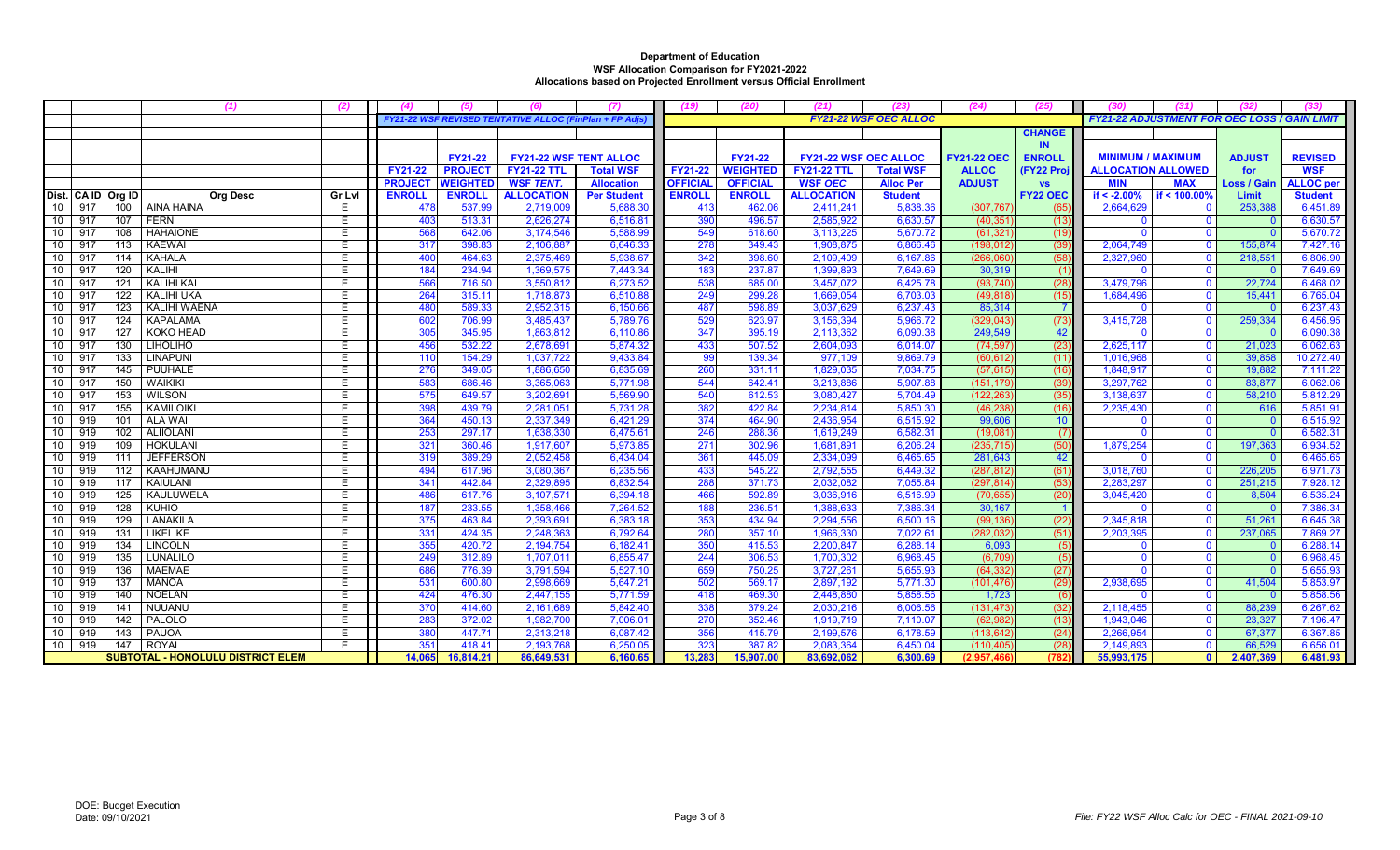|    |     |                    | (1)                              | (2)            |                 |                 | (6)                                                    | (7)                | 19)             | (20)            | (21)                         | (23)                         | (24)               | (25)            | (30)                                                | (31)         | (32)               | (33)             |
|----|-----|--------------------|----------------------------------|----------------|-----------------|-----------------|--------------------------------------------------------|--------------------|-----------------|-----------------|------------------------------|------------------------------|--------------------|-----------------|-----------------------------------------------------|--------------|--------------------|------------------|
|    |     |                    |                                  |                |                 |                 | FY21-22 WSF REVISED TENTATIVE ALLOC (FinPlan + FP Adjs |                    |                 |                 |                              | <b>FY21-22 WSF OEC ALLOC</b> |                    |                 | <b>FY21-22 ADJUSTMENT FOR OEC LOSS / GAIN LIMIT</b> |              |                    |                  |
|    |     |                    |                                  |                |                 |                 |                                                        |                    |                 |                 |                              |                              |                    | <b>CHANGE</b>   |                                                     |              |                    |                  |
|    |     |                    |                                  |                |                 |                 |                                                        |                    |                 |                 |                              |                              |                    | <b>IN</b>       |                                                     |              |                    |                  |
|    |     |                    |                                  |                |                 | FY21-22         | <b>FY21-22 WSF TENT ALLOC</b>                          |                    |                 | FY21-22         | <b>FY21-22 WSF OEC ALLOC</b> |                              | <b>FY21-22 OEC</b> | <b>ENROLL</b>   | <b>MINIMUM / MAXIMUM</b>                            |              | <b>ADJUST</b>      | <b>REVISED</b>   |
|    |     |                    |                                  |                | <b>FY21-22</b>  | <b>PROJEC</b>   | <b>FY21-22 TTL</b>                                     | <b>Total WSF</b>   | <b>FY21-22</b>  | <b>WEIGHTED</b> | <b>FY21-22 TTL</b>           | <b>Total WSF</b>             | <b>ALLOC</b>       | (FY22 Proj      | <b>ALLOCATION ALLOWED</b>                           |              | for                | <b>WSF</b>       |
|    |     |                    |                                  |                | <b>PROJECT</b>  | <b>WEIGHTED</b> | <b>WSF TENT.</b>                                       | <b>Allocation</b>  | <b>OFFICIAL</b> | <b>OFFICIAL</b> | <b>WSF OEC</b>               | <b>Alloc Per</b>             | <b>ADJUST</b>      | <b>VS</b>       | <b>MIN</b>                                          | <b>MAX</b>   | <b>Loss / Gair</b> | <b>ALLOC</b> per |
|    |     | Dist. CA ID Org ID | <b>Org Desc</b>                  | Gr Lvl         | <b>ENROLL</b>   | <b>ENROLL</b>   | <b>ALLOCATION</b>                                      | <b>Per Student</b> | <b>ENROLL</b>   | <b>ENROLL</b>   | <b>ALLOCATION</b>            | <b>Student</b>               |                    | <b>FY22 OEC</b> | if $< -2.00%$                                       | if < 100.00% | Limit              | <b>Student</b>   |
| 20 | 921 | 200                | <b>AIEA</b>                      | E              | 31 <sup>°</sup> | 390.71          | 2,077,996                                              | 6,638.96           | 313             | 391.72          | 2,110,551                    | 6,742.98                     | 32,557             |                 |                                                     | $\Omega$     |                    | 6,742.98         |
| 20 | 921 | $\overline{203}$   | <b>ALIAMANU</b>                  | $\overline{E}$ | 634             | 715.22          | 3,505,734                                              | 5,529.55           | 634             | 715.25          | 3,556,025                    | 5,608.87                     | 50.291             |                 |                                                     | $\Omega$     |                    | 5,608.87         |
| 20 | 921 | 209                | <b>HICKAM</b>                    | E              | 543             | 595.91          | 2,978,843                                              | 5,485.90           | 463             | 510.00          | 2,629,603                    | 5,679.49                     | (349, 239)         | (80)            | 2,919,266                                           | $\mathbf{0}$ | 289,663            | 6,305.11         |
| 20 | 921 | 215                | <b>MAKALAPA</b>                  | Ε              | 638             | 733.38          | 3,579,128                                              | 5,609.92           | 590             | 678.61          | 3,382,156                    | 5,732.47                     | (196,973           | (48)            | 3,507,546                                           | $\Omega$     | 125,390            | 5,944.99         |
| 20 | 921 | 217                | <b>MOANALUA</b>                  | E.             | 649             | 716.06          | 3,515,072                                              | 5,416.14           | 644             | 710.96          | 3,542,446                    | 5,500.69                     | 27,375             | (5)             |                                                     | $\Omega$     | $\Omega$           | 5,500.69         |
| 20 | 921 | 220                | <b>MOKULELE</b>                  | E              | 208             | 233.71          | 1,355,591                                              | 6,517.26           | 221             | 249.73          | 1,445,101                    | 6,538.92                     | 89,511             | 13 <sup>°</sup> |                                                     | $\Omega$     |                    | 6,538.92         |
| 20 | 921 | 221                | <b>NIMITZ</b>                    | E              | 620             | 687.98          | 3,392,276                                              | 5.471.41           | 554             | 614.18          | 3,104,581                    | 5,603.94                     | (287, 695)         | (66)            | 3,324,430                                           | $\mathbf{0}$ | 219,849            | 6,000.78         |
| 20 | 921 | 222                | <b>PEARL HARBOR</b>              | E              | 466             | 537.25          | 2,722,228                                              | 5,841.69           | 464             | 536.34          | 2,756,087                    | 5,939.84                     | 33,859             | (2)             |                                                     | $\mathbf{0}$ |                    | 5,939.84         |
| 20 | 921 | 223                | PEARL HARBOR KAI                 | E.             | 391             | 438.47          | 2,275,362                                              | 5,819.34           | 347             | 388.40          | 2,078,049                    | 5,988.61                     | (197, 314)         | (44)            | 2,229,855                                           | $\Omega$     | 151,806            | 6,426.09         |
| 20 | 921 | 225                | <b>RED HILL</b>                  | E              | 430             | 484.85          | 2,483,045                                              | 5,774.52           | 437             | 493.74          | 2,557,798                    | 5,853.08                     | 74,753             |                 |                                                     | $\Omega$     | $\Omega$           | 5,853.08         |
| 20 | 921 | 227                | <b>SCOTT</b>                     | E.             | 486             | 564.53          | 2,840,403                                              | 5,844.45           | 451             | 522.31          | 2,687,876                    | 5,959.81                     | (152, 527)         | (35)            | 2,783,595                                           | $\Omega$     | 95,719             | 6,172.05         |
| 20 | 921 | 228                | <b>SHAFTER</b>                   | E              | 394             | 450.61          | 2,326,956                                              | 5,905.98           | 402             | 459.06          | 2,397,184                    | 5,963.14                     | 70,227             | 8               |                                                     | $\mathbf{0}$ |                    | 5,963.14         |
| 20 | 921 | 233                | WAIMALU                          | E              | 411             | 482.85          | 2,468,600                                              | 6,006.33           | 374             | 440.26          | 2,308,892                    | 6.173.51                     | (159, 708)         | (37)            | 2.419.228                                           | $\Omega$     | 110,336            | 6,468.53         |
| 20 | 921 | 235                | <b>WEBLING</b>                   | Ε              | 425             | 475.47          | 2,438,404                                              | 5,737.42           | 444             | 496.68          | 2,568,516                    | 5,784.95                     | 130,113            | 19              |                                                     | $\mathbf{0}$ |                    | 5,784.95         |
| 20 | 921 | 239                | <b>SALT LAKE</b>                 | Ε              | 712             | 837.14          | 4,037,205                                              | 5,670.23           | 673             | 792.30          | 3,893,318                    | 5,785.02                     | (143, 886)         | (39)            | 3,956,461                                           | $\mathbf{0}$ | 63,142             | 5,878.84         |
| 20 | 921 | 243                | PEARL RIDGE                      | E              | 478             | 529.60          | 2,680,708                                              | 5,608.18           | 441             | 492.40          | 2,548,708                    | 5,779.38                     | (132,000)          | (37)            | 2,627,094                                           | $\mathbf{0}$ | 78,386             | 5,957.13         |
| 20 | 922 | 206                | <b>HALEIWA</b>                   | E              | 217             | 245.25          | 1,407,668                                              | 6,486.95           | 232             | 265.14          | 1,515,690                    | 6.533.15                     | 108,023            | 15              |                                                     | $\mathbf{0}$ |                    | 6,533.15         |
| 20 | 922 | 207                | <b>INOUYE</b>                    | Ε              | 630             | 712.92          | 3,510,623                                              | 5,572.42           | 582             | 658.37          | 3,311,939                    | 5,690.62                     | (198, 685)         | (48)            | 3,440,410                                           | $\mathbf{0}$ | 128,472            | 5,911.36         |
| 20 | 922 | 208                | <b>HELEMANO</b>                  | Е              | 530             | 622.71          | 3,089,373                                              | 5,829.01           | 483             | 570.53          | 2,896,404                    | 5,996.70                     | (192,969           | (47)            | 3,027,586                                           | $\mathbf 0$  | 131,182            | 6,268.29         |
| 20 | 922 | 210                | <b>ILIAHI</b>                    | F              | 384             | 439.58          | 2,277,354                                              | 5,930.61           | 334             | 384.69          | 2,058,359                    | 6,162.75                     | (218, 994)         | (50)            | 2,231,806                                           | $\Omega$     | 173,447            | 6,682.06         |
| 20 | 922 | 211                | KAALA                            | E              | 466             | 572.96          | 2,882,242                                              | 6,185.07           | 422             | 518.03          | 2,672,035                    | 6,331.84                     | (210, 207)         | (44)            | 2,824,597                                           | $\Omega$     | 152,562            | 6,693.36         |
| 20 | 922 | 212                | <b>KIPAPA</b>                    | E              | 605             | 694.79          | 3,430,073                                              | 5,669.54           | 540             | 619.59          | 3,135,928                    | 5,807.27                     | (294, 145)         | (65)            | 3,361,472                                           | $\Omega$     | 225,543            | 6,224.95         |
| 20 | 922 | 226                | SOLOMON                          | Е              | 773             | 909.15          | 4,390,692                                              | 5,680.0            | 743             | 869.98          | 4,276,275                    | 5,755.42                     | (114, 418)         | (30)            | 4,302,878                                           | $\Omega$     | 26,604             | 5,791.22         |
| 20 | 922 | 229                | <b>WAHIAWA</b>                   | E              | 405             | 485.85          | 2,495,269                                              | 6,161.16           | 427             | 507.87          | 2,630,360                    | 6,160.09                     | 135,091            | 22              |                                                     | $\mathbf{0}$ |                    | 6,160.09         |
| 20 | 922 | 231                | <b>WAIALUA</b>                   | F              | 505             | 577.07          | 2,891,529                                              | 5,725.80           | 472             | 538.79          | 2,758,068                    | 5,843.37                     | (133, 462)         | (33)            | 2,833,699                                           | $\mathbf{0}$ | 75,630             | 6,003.60         |
| 20 | 922 | 234                | MILILANI-WAENA                   | E              | 798             | 888.03          | 4,288,282                                              | 5,373.79           | 761             | 842.83          | 4,144,989                    | 5,446.77                     | (143, 294)         | (37)            | 4,202,516                                           | $\Omega$     | 57,527             | 5,522.36         |
| 20 | 922 | 236                | <b>WHEELER</b>                   | Ε              | 637             | 727.29          | 3,572,631                                              | 5,608.53           | 642             | 734.78          | 3,658,164                    | 5,698.08                     | 85,534             | 5 <sup>5</sup>  |                                                     | $\Omega$     |                    | 5,698.08         |
| 20 | 922 | 240                | <b>MILILANI IKE</b>              | Е              | 605             | 656.62          | 3,250,912                                              | 5,373.41           | 513             | 554.53          | 2,832,214                    | 5,520.88                     | (418,699           | (92)            | 3,185,894                                           | $\mathbf{0}$ | 353,680            | 6,210.32         |
| 20 | 922 | 241                | <b>MILILANI MAUKA</b>            | E              | 726             | 803.99          | 3,910,102                                              | 5,385.82           | 698             | 774.63          | 3,833,062                    | 5,491.49                     | (77,041)           | (28)            |                                                     | $\mathbf{0}$ |                    | 5,491.49         |
| 20 | 922 | 242                | <b>MILILANI UKA</b>              | Е              | 729             | 812.04          | 3,949,271                                              | 5,417.38           | 715             | 796.33          | 3,935,027                    | 5,503.53                     | (14.245            | (14)            |                                                     | $\Omega$     |                    | 5,503.53         |
|    |     |                    | SUBTOTAL - CENTRAL DISTRICT ELEM |                | 15,808          | 18,021.98       | 90,023,571                                             | 5,694.81           | 15,016          | 17,128.05       | 87,225,405                   | 5,808.83                     | (2,798,166)        | (792)           | 53,178,333                                          | $\mathbf{0}$ | 2,458,940          | 5,972.59         |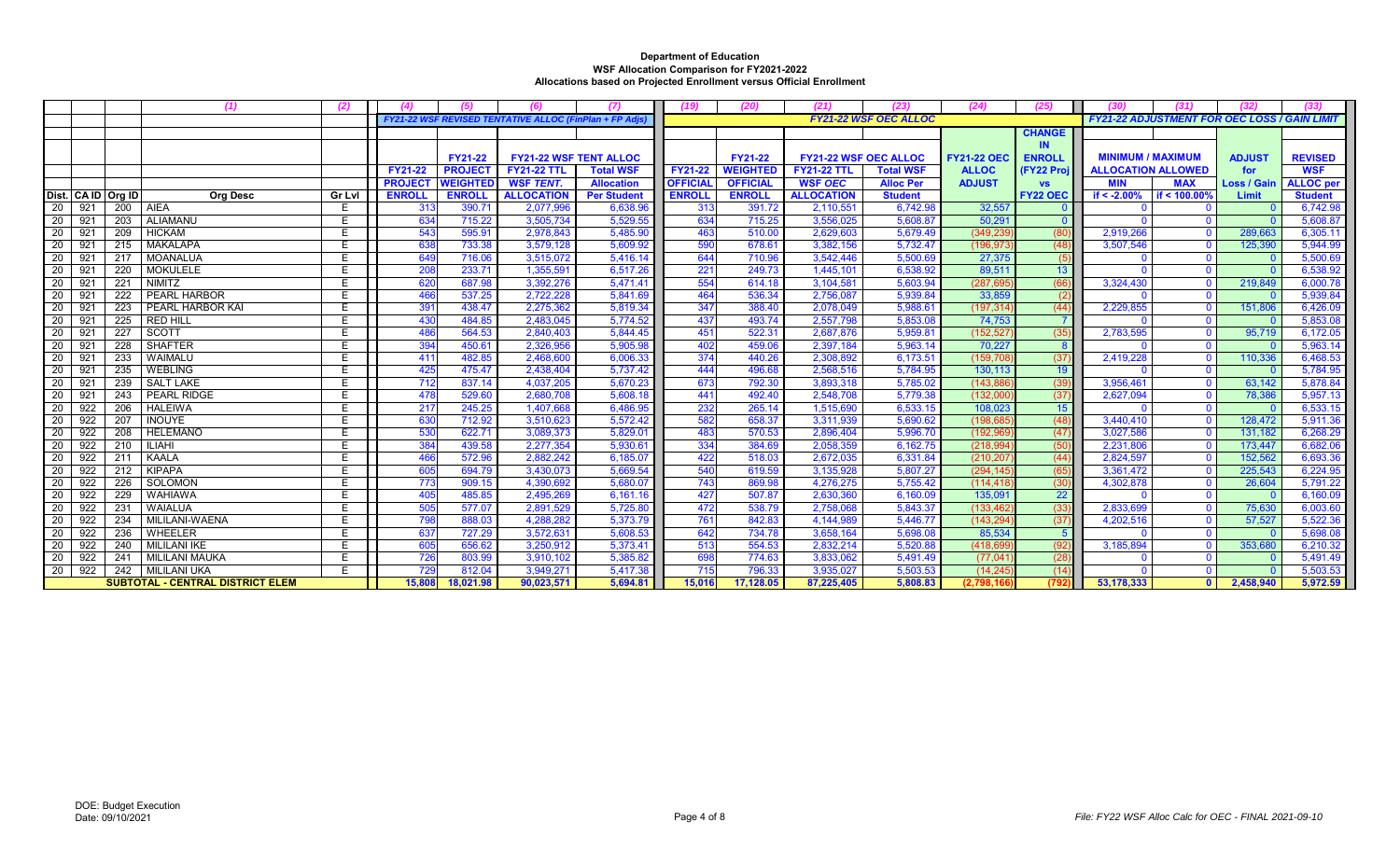|                       |     |                                         | (2)           |                | (5)             | (6)                                                    | (7)                | (19)            | (20)            | (21)                         | (23)                         | (24)               | (25)            | (30)                                                | (31)                    | (32)               | (33              |
|-----------------------|-----|-----------------------------------------|---------------|----------------|-----------------|--------------------------------------------------------|--------------------|-----------------|-----------------|------------------------------|------------------------------|--------------------|-----------------|-----------------------------------------------------|-------------------------|--------------------|------------------|
|                       |     |                                         |               |                |                 | FY21-22 WSF REVISED TENTATIVE ALLOC (FinPlan + FP Adis |                    |                 |                 |                              | <b>FY21-22 WSF OEC ALLOC</b> |                    |                 | <b>FY21-22 ADJUSTMENT FOR OEC LOSS / GAIN LIMIT</b> |                         |                    |                  |
|                       |     |                                         |               |                |                 |                                                        |                    |                 |                 |                              |                              |                    | <b>CHANGE</b>   |                                                     |                         |                    |                  |
|                       |     |                                         |               |                |                 |                                                        |                    |                 |                 |                              |                              |                    | <b>IN</b>       |                                                     |                         |                    |                  |
|                       |     |                                         |               |                | <b>FY21-22</b>  | <b>FY21-22 WSF TENT ALLOC</b>                          |                    |                 | FY21-22         | <b>FY21-22 WSF OEC ALLOC</b> |                              | <b>FY21-22 OEC</b> | <b>ENROLL</b>   | <b>MINIMUM / MAXIMUM</b>                            |                         | <b>ADJUST</b>      | <b>REVISED</b>   |
|                       |     |                                         |               | <b>FY21-22</b> | <b>PROJEC</b>   | <b>FY21-22 TTL</b>                                     | <b>Total WSF</b>   | <b>FY21-22</b>  | <b>WEIGHTED</b> | <b>FY21-22 TTL</b>           | <b>Total WSF</b>             | <b>ALLOC</b>       | (FY22 Proj      | <b>ALLOCATION ALLOWED</b>                           |                         | for                | <b>WSF</b>       |
|                       |     |                                         |               | <b>PROJECT</b> | <b>WEIGHTED</b> | <b>WSF TENT.</b>                                       | <b>Allocation</b>  | <b>OFFICIAL</b> | <b>OFFICIAL</b> | <b>WSF OEC</b>               | <b>Alloc Per</b>             | <b>ADJUST</b>      | <b>VS</b>       | <b>MIN</b>                                          | <b>MAX</b>              | <b>Loss / Gair</b> | <b>ALLOC</b> per |
| Dist. CA ID Org ID    |     | <b>Org Desc</b>                         | <b>Gr Lvl</b> | <b>ENROLL</b>  | <b>ENROLL</b>   | <b>ALLOCATION</b>                                      | <b>Per Student</b> | <b>ENROLL</b>   | <b>ENROLL</b>   | <b>ALLOCATION</b>            | <b>Student</b>               |                    | <b>FY22 OEC</b> | if $< -2.00\%$                                      | if < 100.00%            | Limit              | <b>Student</b>   |
| -30<br>931            | 251 | <b>BARBERS POINT</b>                    | E.            | 518            | 602.92          | 3,014,531                                              | 5,819.56           | 514             | 600.52          | 3,046,188                    | 5,926.44                     | 31,658             | (4)             |                                                     | $\mathbf{0}$            |                    | 5,926.44         |
| 30<br>931             | 253 | EWA                                     | Е             | 1,054          | 1.221.47        | 5,791,738                                              | 5,495.0            | 1,079           | 1,251.43        | 6,014,712                    | 5,574.34                     | 222.974            | 25              |                                                     | $\Omega$                |                    | 5,574.34         |
| 30<br>931             | 254 | <b>EWA BEACH</b>                        | Е             | 701            | 793.60          | 3,856,059                                              | 5,500.80           | 777             | 880.78          | 4,307,645                    | 5,543.94                     | 451,585            | 76              |                                                     | $\Omega$                | $\Omega$           | 5,543.94         |
| 30<br>931             | 256 | <b>IROQUOIS POINT</b>                   | F.            | 666            | 750.90          | 3,671,121                                              | 5,512.19           | 682             | 769.87          | 3,810,316                    | 5,586.97                     | 139,195            | 16 <sup>°</sup> |                                                     | $\Omega$                | $\Omega$           | 5,586.97         |
| 30<br>93 <sup>2</sup> | 259 | <b>MAKAKILO</b>                         | E             | 466            | 532.85          | 2,697,116                                              | 5,787.80           | 481             | 551.24          | 2,818,513                    | 5,859.69                     | 121,397            | 15              |                                                     | $\mathbf{0}$            | $\Omega$           | 5,859.69         |
| 30<br>93'             | 269 | <b>POHAKEA</b>                          | E             | 457            | 533.05          | 2,697,319                                              | 5.902.23           | 459             | 534.05          | 2,739,518                    | 5,968.45                     | 42.199             | $\overline{2}$  |                                                     | $\Omega$                |                    | 5,968.45         |
| 30<br>93'             | 280 | <b>HOLOMUA</b>                          | E(MT)         | 1,138          | .291.76         | 6,191,107                                              | 5,440.34           | 1,097           | 1,245.38        | 6,071,152                    | 5,534.32                     | (119, 954)         | (41)            |                                                     | $\mathbf{0}$            |                    | 5,534.32         |
| 30<br>93 <sup>2</sup> | 281 | <b>KAIMILOA</b>                         | Е             | 669            | 776.98          | 3,781,110                                              | 5,651.88           | 677             | 791.12          | 3,900,140                    | 5,760.92                     | 119,031            | 8               |                                                     | $\mathbf{0}$            |                    | 5,760.92         |
| 30<br>93'             | 282 | <b>KAPOLEI</b>                          | E             | 770            | 883.71          | 4,263,773                                              | 5,537.37           | 735             | 838.38          | 4,119,929                    | 5,605.35                     | (143, 843)         | (35)            | 4,178,497                                           | $\mathbf{0}$            | 58,568             | 5,685.03         |
| 30<br>93'             | 286 | <b>MAUKA LANI</b>                       | Е             | 593            | 683.31          | 3,372,588                                              | 5,687.33           | 610             | 699.55          | 3,494,833                    | 5,729.23                     | 122,244            | 17              |                                                     | $\mathbf{0}$            | - റ                | 5,729.23         |
| 30<br>931             | 293 | <b>HO'OKELE</b>                         | E.            | 827            | 921.02          | 4,434,130                                              | 5,361.71           | 787             | 878.17          | 4,303,879                    | 5.468.72                     | (130, 251)         | (40)            | 4,345,448                                           | $\mathbf{0}$            | 41,569             | 5,521.53         |
| 30<br>931             | 294 | KEONEULA                                | E             | 955            | 1,075.09        | 5,139,678                                              | 5,381.86           | 926             | 1,038.97        | 5,050,723                    | 5,454.34                     | (88, 954)          | (29)            |                                                     | $\mathbf{0}$            |                    | 5,454.34         |
| 30<br>932             | 250 | <b>AHRENS</b>                           | Е             | 1,306          | .557.97         | 7,285,410                                              | 5,578.41           | 1,235           | 1,478.04        | 7,031,808                    | 5,693.77                     | (253, 601)         | (71)            | 7,139,701                                           | $\mathbf{0}$            | 107,893            | 5,781.13         |
| 932<br>30             | 260 | <b>MANANA</b>                           | Ε             | 335            | 380.39          | 2,008,040                                              | 5,994.15           | 292             | 328.69          | 1,799,900                    | 6,164.04                     | (208, 141)         | (43)            | 1,967,880                                           | $\mathbf{0}$            | 167,980            | 6,739.31         |
| 30<br>932             | 264 | <b>PALISADES</b>                        | E             | 412            | 465.02          | 2,391,054                                              | 5,803.53           | 403             | 454.08          | 2,374,129                    | 5,891.14                     | (16, 924)          | (9)             |                                                     | $\mathbf{0}$            |                    | 5,891.14         |
| 932<br>30             | 265 | PEARL CITY                              | E             | 440            | 512.54          | 2,608,489                                              | 5,928.38           | 430             | 499.51          | 2,585,322                    | 6,012.38                     | (23, 168)          | (10)            | $\Omega$                                            | $\mathbf{0}$            |                    | 6,012.38         |
| 30<br>932             | 267 | PEARL CITY HIGHLANDS                    | E             | 556            | 622.05          | 3,105,637                                              | 5,585.68           | 538             | 603.34          | 3,064,159                    | 5,695.46                     | (41, 478)          | (18)            |                                                     | $\overline{\mathbf{0}}$ |                    | 5,695.46         |
| 30<br>932             | 268 | <b>LEHUA</b>                            | Е             | 297            | 355.78          | 1,917,654                                              | 6,456.75           | 247             | 296.44          | 1,669,896                    | 6,760.71                     | (247, 758)         | (50)            | 1,879,301                                           | $\mathbf{0}$            | 209,405            | 7,608.51         |
| 932<br>30             | 274 | WAIPAHU                                 | E             | 1,007          | 1,281.01        | 6,108,619                                              | 6,066.16           | 932             | 1,186.35        | 5,764,639                    | 6.185.23                     | (343,980)          | (75)            | 5,986,446                                           | $\mathbf{0}$            | 221,807            | 6,423.23         |
| 932<br>30             | 276 | <b>HONOWAI</b>                          | E             | 676            | 805.38          | 3,924,765                                              | 5,805.87           | 632             | 756.18          | 3,757,270                    | 5,945.05                     | (167, 495)         | (44)            | 3,846,270                                           | $\mathbf{0}$            | 89,000             | 6,085.87         |
| 30<br>932             | 283 | KANOELANI                               | Ε             | 765            | 861.67          | 4,173,822                                              | 5,455.98           | 769             | 865.23          | 4,250,90                     | 5,527.83                     | 77,079             | $\Delta$        |                                                     | $\mathbf{0}$            |                    | 5,527.83         |
| 932<br>30             | 285 | <b>MOMILANI</b>                         | Е             | 411            | 447.40          | 2,314,133                                              | 5,630.49           | 407             | 443.69          | 2,328,786                    | 5,721.83                     | 14,652             | $\overline{A}$  |                                                     | $\mathbf 0$             |                    | 5,721.83         |
| 932<br>-30            | 287 | KALEIOPUU                               | Е             | 893            | .031.23         | 4,932,060                                              | 5,523.02           | 852             | 983.49          | 4,787,363                    | 5,618.97                     | (144, 696)         | (41)            | 4,833,419                                           | $\overline{\mathbf{0}}$ | 46,055             | 5,673.03         |
| 932<br>30             | 288 | <b>WAIAU</b>                            | E             | 517            | 584.94          | 2,932,274                                              | 5,671.71           | 470             | 531.75          | 2,731,043                    | 5,810.73                     | (201, 230)         | (47)            | 2,873,628                                           | $\overline{0}$          | 142,585            | 6,114.10         |
| 932<br>30             | 290 | <b>WAIKELE</b>                          | E             | 562            | 642.55          | 3,195,530                                              | 5,686.00           | 513             | 587.07          | 2,987,715                    | 5,824.01                     | (207, 815)         | (49)            | 3,131,619                                           | $\mathbf{0}$            | 143,904            | 6,104.52         |
| 30<br>933             | 257 | <b>MAILI</b>                            | E             | 691            | 807.94          | 3,940,563                                              | 5,702.70           | 685             | 801.15          | 3,966,628                    | 5,790.70                     | 26,064             | (6)             |                                                     | $\Omega$                |                    | 5,790.70         |
| 933<br>30             | 258 | <b>MAKAHA</b>                           | Е             | 436            | 502.26          | 2,562,892                                              | 5,878.19           | 465             | 536.01          | 2,752,334                    | 5,919.00                     | 189,441            | 29              |                                                     | $\mathbf{0}$            |                    | 5,919.00         |
| 933<br>30             | 261 | <b>NANAIKAPONO</b>                      | E             | 752            | 885.24          | 4,289,643                                              | 5,704.31           | 731             | 858.35          | 4,229,298                    | 5.785.63                     | (60, 345)          | (21)            |                                                     | $\mathbf{0}$            |                    | 5,785.63         |
| 30<br>933             | 262 | <b>NANAKULI EL</b>                      | E             | 357            | 413.27          | 2,162,291                                              | 6,056.84           | 365             | 423.80          | 2,239,468                    | 6,135.53                     | 77,177             | 8               |                                                     | $\mathbf{0}$            |                    | 6,135.53         |
| 933<br>30             | 270 | WAIANAE                                 | E             | 472            | 562.13          | 2,844,747                                              | 6,027.01           | 453             | 538.88          | 2,777,959                    | 6,132.36                     | (66, 788)          | (19)            | 2,787,852                                           | $\mathbf 0$             | 9,893              | 6,154.20         |
| 933<br>30             | 271 | LEIHOKU                                 | F             | 800            | 927.04          | 4,471,109                                              | 5,588.89           | 791             | 915.27          | 4,482,952                    | 5,667.45                     | 11,844             | - (9            |                                                     | $\overline{0}$          |                    | 5,667.45         |
|                       |     | <b>SUBTOTAL - LEEWARD DISTRICT ELEM</b> |               | 20,499         | 23,712.48       | 116,079,001                                            | 5,662.67           | 20,034          | 23,166.78       | 115,259,118                  | 5,753.18                     | (819,880           | (465)           | 42,970,062                                          | $\mathbf{0}$            | 1,238,660          | 5,815.00         |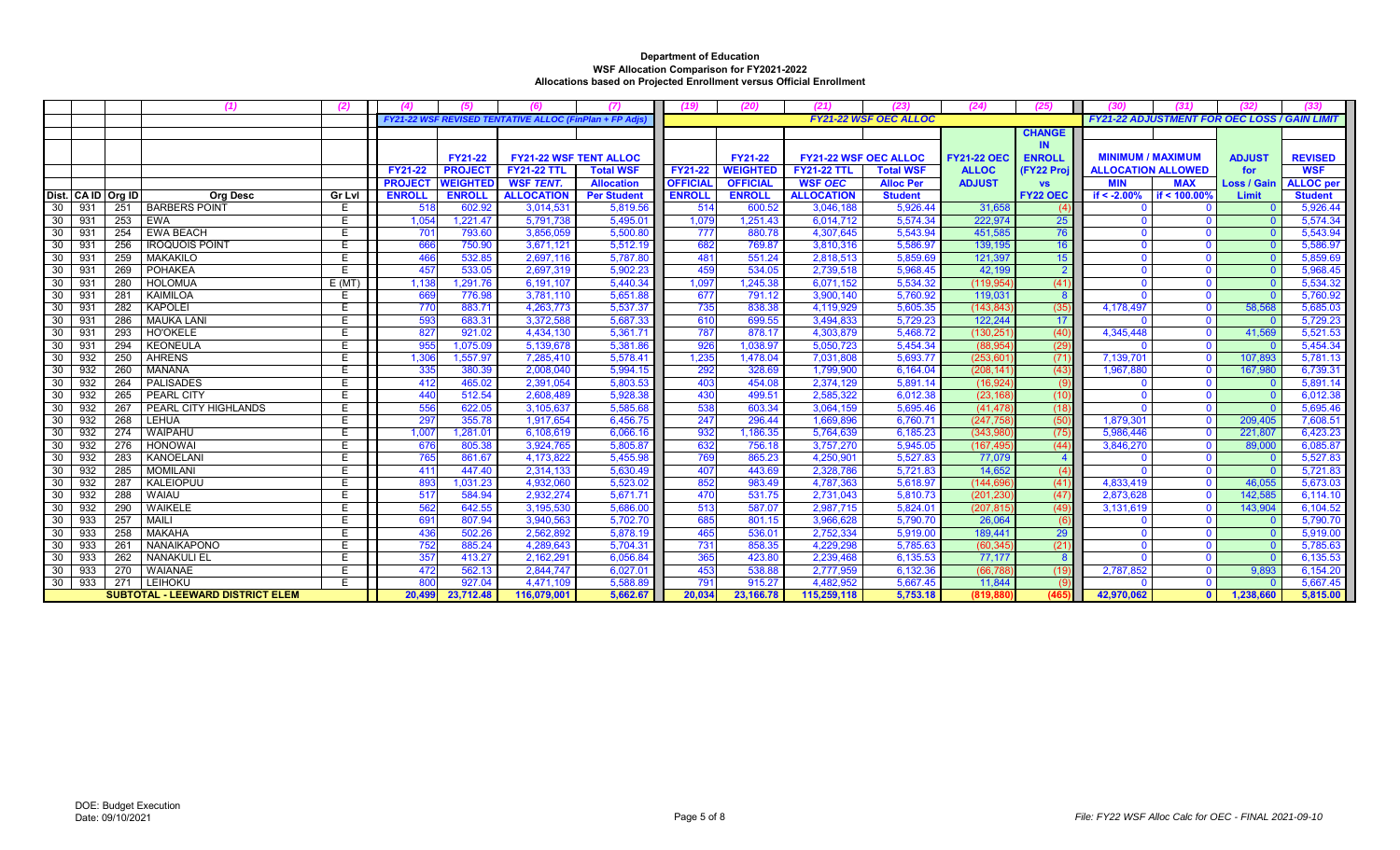|     |                                          |     |                       |               |                |                 | FY21-22 WSF REVISED TENTATIVE ALLOC (FinPlan + FP Adjs |                    |                 |                 |                              | <b>FY21-22 WSF OEC ALLOC</b> |                    |                 | <b>FY21-22 ADJUSTMENT FOR OEC LOSS / GAIN LIMIT</b> |                 |                    |                  |
|-----|------------------------------------------|-----|-----------------------|---------------|----------------|-----------------|--------------------------------------------------------|--------------------|-----------------|-----------------|------------------------------|------------------------------|--------------------|-----------------|-----------------------------------------------------|-----------------|--------------------|------------------|
|     |                                          |     |                       |               |                |                 |                                                        |                    |                 |                 |                              |                              |                    | <b>CHANGE</b>   |                                                     |                 |                    |                  |
|     |                                          |     |                       |               |                |                 |                                                        |                    |                 |                 |                              |                              |                    |                 |                                                     |                 |                    |                  |
|     |                                          |     |                       |               |                | <b>FY21-22</b>  | <b>FY21-22 WSF TENT ALLOC</b>                          |                    |                 | <b>FY21-22</b>  | <b>FY21-22 WSF OEC ALLOC</b> |                              | <b>FY21-22 OEC</b> | <b>ENROLL</b>   | <b>MINIMUM / MAXIMUM</b>                            |                 | <b>ADJUST</b>      | <b>REVISED</b>   |
|     |                                          |     |                       |               | FY21-22        | <b>PROJEC</b>   | <b>FY21-22 TTL</b>                                     | <b>Total WSF</b>   | FY21-22         | <b>NEIGHTED</b> | <b>FY21-22 TTL</b>           | <b>Total WSF</b>             | <b>ALLOC</b>       | (FY22 Proi      | <b>ALLOCATION ALLOWED</b>                           |                 | for                | <b>WSF</b>       |
|     |                                          |     |                       |               | <b>PROJECT</b> | <b>WEIGHTED</b> | <b>WSF TENT.</b>                                       | <b>Allocation</b>  | <b>OFFICIAL</b> | <b>OFFICIAL</b> | <b>WSF OEC</b>               | <b>Alloc Per</b>             | <b>ADJUST</b>      | <b>VS</b>       | <b>MIN</b>                                          | <b>MAX</b>      | <b>Loss / Gain</b> | <b>ALLOC</b> per |
|     | Dist. CA ID Org ID                       |     | <b>Org Desc</b>       | <b>Gr Lvl</b> | <b>ENROLI</b>  | <b>ENROLL</b>   | <b>ALLOCATION</b>                                      | <b>Per Student</b> | <b>ENROLL</b>   | <b>ENROLL</b>   | <b>ALLOCATION</b>            | <b>Student</b>               |                    | <b>FY22 OEC</b> | if $< -2.00%$                                       | if < $100.00\%$ | Limit              | <b>Student</b>   |
| -40 | 941                                      | 303 | <b>HAUULA</b>         | E.            | 391            | 449.42          | 2,327,234                                              | 5,952.0            | 371             | 428.13          | 2,261,902                    | 6,096.77                     | (65, 333)          | (20)            | 2,280,689                                           | - 0             | 18.788             | 6,147.41         |
| 40  | 94 <sup>′</sup>                          | 304 | <b>HEEIA</b>          | E             |                | 469.90          | 2,414,837                                              | 5,804.90           | 383             | 433.38          | 2,281,639                    | 5,957.28                     | 133,198            | (33)            | 2,366,540                                           |                 | 84,901             | 6,178.96         |
| 40  | 941                                      | 305 | <b>KAAAWA</b>         | E.            | 117            | 131.19          | 894,795                                                | 7,647.82           | 115             | 128.31          | 890,880                      | 7.746.78                     | (3,916)            |                 |                                                     | - 0             |                    | 7,746.78         |
| 40  | 941                                      | 306 | <b>KAHALUU</b>        | E             | 290            | 333.39          | 1,803,779                                              | 6,219.93           | 260             | 299.27          | 1,671,744                    | 6,429.78                     | (132,036)          | (30)            | 1,767,704                                           | $\Omega$        | 95,960             | 6,798.86         |
| 40  | 941                                      | 313 | <b>KANEOHE</b>        | E.            | 657            | 727.58          | 3.571.746                                              | 5,436.45           | 587             | 648.31          | 3,261,788                    | 5.556.71                     | (309, 956)         | (70)            | 3,500,311                                           | $\Omega$        | 238,522            | 5,963.05         |
| 40  | 94 <sup>′</sup>                          | 314 | <b>PUOHALA</b>        | E             | 278            | 317.20          | 1.732.681                                              | 6.232.66           | 279             | 320.11          | 1.768.380                    | 6.338.28                     | 35,700             |                 |                                                     | $\Omega$        |                    | 6,338.28         |
| 40  | 94'                                      | 315 | KAPUNAHALA            | E             | 560            | 630.72          | 3,134,431                                              | 5,597.20           | 479             | 535.95          | 2,747,314                    | 5,735.52                     | (387, 118)         | (81)            | 3.071.743                                           | $\Omega$        | 324,429            | 6,412.82         |
| 40  | -94                                      | 319 | LAIE                  | E             | 656            | 746.97          | 3,655,095                                              | 5,571.79           | 638             | 727.04          | 3,616,996                    | 5,669.27                     | (38,098)           | (18)            |                                                     | - 0             |                    | 5,669.27         |
| 40  | 941                                      | 323 | <b>PARKER</b>         | F.            | 287            | 330.01          | 1,782,957                                              | 6.212.39           | 275             | 318.82          | 1,755,568                    | 6,383.88                     | (27, 389)          | (12)            |                                                     | - 0             |                    | 6,383.88         |
| 40  | 94'                                      | 325 | <b>SUNSET BEACH</b>   | E             | 407            | 454.60          | 2,345,442                                              | 5.762.76           | 386             | 431.62          | 2,272,837                    | 5,888.18                     | (72, 604)          | (21)            | 2,298,533                                           | - 0             | 25,696             | 5,954.75         |
| 40  | 94 <sup>′</sup>                          | 326 | <b>WAIAHOLE</b>       | E             | 101            | 113.50          | 816,126                                                | 8,080.46           | 107             | 120.37          | 855,474                      | 7.995.08                     | 39,347             |                 |                                                     | $\Omega$        |                    | 7,995.08         |
| 40  | 94'                                      | 331 | <b>KAHUKU</b>         | E             | 388            | 443.41          | 2,295,341                                              | 5,915.83           | 336             | 383.85          | 2,055,205                    | 6.116.68                     | (240.135)          | (52)            | 2,249,434                                           | $\Omega$        | 194,229            | 6,694.74         |
| 40  | 941                                      | 335 | AHUIMANU              | E             | 263            | 292.14          | 1,618,698                                              | 6.154.75           | 279             | 310.46          | 1,722,832                    | 6.175.03                     | 104,134            | 16              |                                                     |                 |                    | 6,175.03         |
| 40  | 942                                      | 300 | <b>AIKAHI</b>         | F             | 496            | 547.55          | 2,757,063                                              | 5,558.60           | 484             | 533.19          | 2,730,411                    | 5.641.35                     | (26, 652)          | (12)            |                                                     | - 0             |                    | 5,641.35         |
| 40  | 942                                      | 302 | <b>ENCHANTED LAKE</b> | E.            | 329            | 366.57          | 1,951,468                                              | 5,931.51           | 290             | 322.47          | 1,776,437                    | 6.125.64                     | (175,031           | (39)            | 1.912.439                                           | $\Omega$        | 136,002            | 6,594.62         |
| 40  | 942                                      | 308 | <b>KAILUA</b>         | F             | 346            | 398.38          | 2.089.515                                              | 6,039.06           | 325             | 371.88          | 1,997,198                    | 6.145.23                     | (92, 317)          | (21)            | 2.047.725                                           | $\Omega$        | 50,527             | 6,300.69         |
| 40  | 942                                      | 311 | KAINALU               | Ε             | 453            | 496.77          | 2,538,179                                              | 5,603.04           | 500             | 549.73          | 2,814,839                    | 5,629.68                     | 276,661            | 47              |                                                     | - 0             |                    | 5,629.68         |
| 40  | 942                                      | 317 | KEOLU                 | F             | 125            | 143.28          | 948,658                                                | 7,589.26           | 120             | 138.08          | 935,196                      | 7,793.30                     | (13, 461)          |                 |                                                     | $\Omega$        |                    | 7,793.30         |
| 40  | 942                                      | 321 | <b>MAUNAWIL</b>       | Е             | 372            | 409.83          | 2.148.770                                              | 5.776.26           | 338             | 374.61          | 2,016,896                    | 5.967.15                     | (131, 874)         | (34)            | 2,105,794                                           | - 0             | 88.899             | 6,230.16         |
| 40  | 942                                      | 322 | <b>MOKAPU</b>         | E             | 795            | 881.04          | 4.254.614                                              | 5.351.72           | 813             | 917.41          | 4,482,309                    | 5.513.29                     | 227,695            | 18              |                                                     | $\Omega$        |                    | 5,513.29         |
| 40  | 942                                      | 324 | <b>POPE</b>           |               | 213            | 246.27          | 1,411,106                                              | 6,624.91           | 194             | 224.00          | 1,326,937                    | 6,839.88                     | (84, 169)          | (19)            | 1,382,884                                           | - 0             | 55,947             | 7,128.27         |
| 40  | 942                                      | 330 | <b>KAELEPULU</b>      | Е             | 216            | 236.13          | 1,367,234                                              | 6,329.79           | 188             | 204.47          | 1,239,476                    | 6,592.96                     | (127, 758)         | (28)            | 1,339,889                                           | $\Omega$        | 100,413            | 7,127.07         |
|     | <b>SUBTOTAL - WINDWARD DISTRICT ELEM</b> |     |                       |               | 8.156          | 9.165.86        | 47.859.769                                             | 5,868.04           | 7.747           | 8.721.45        | 46,482,259                   | 6,000.03                     | 1.377.508          | (409            | 26.323.685                                          | - 0             | 1,414,312          | 6,182.60         |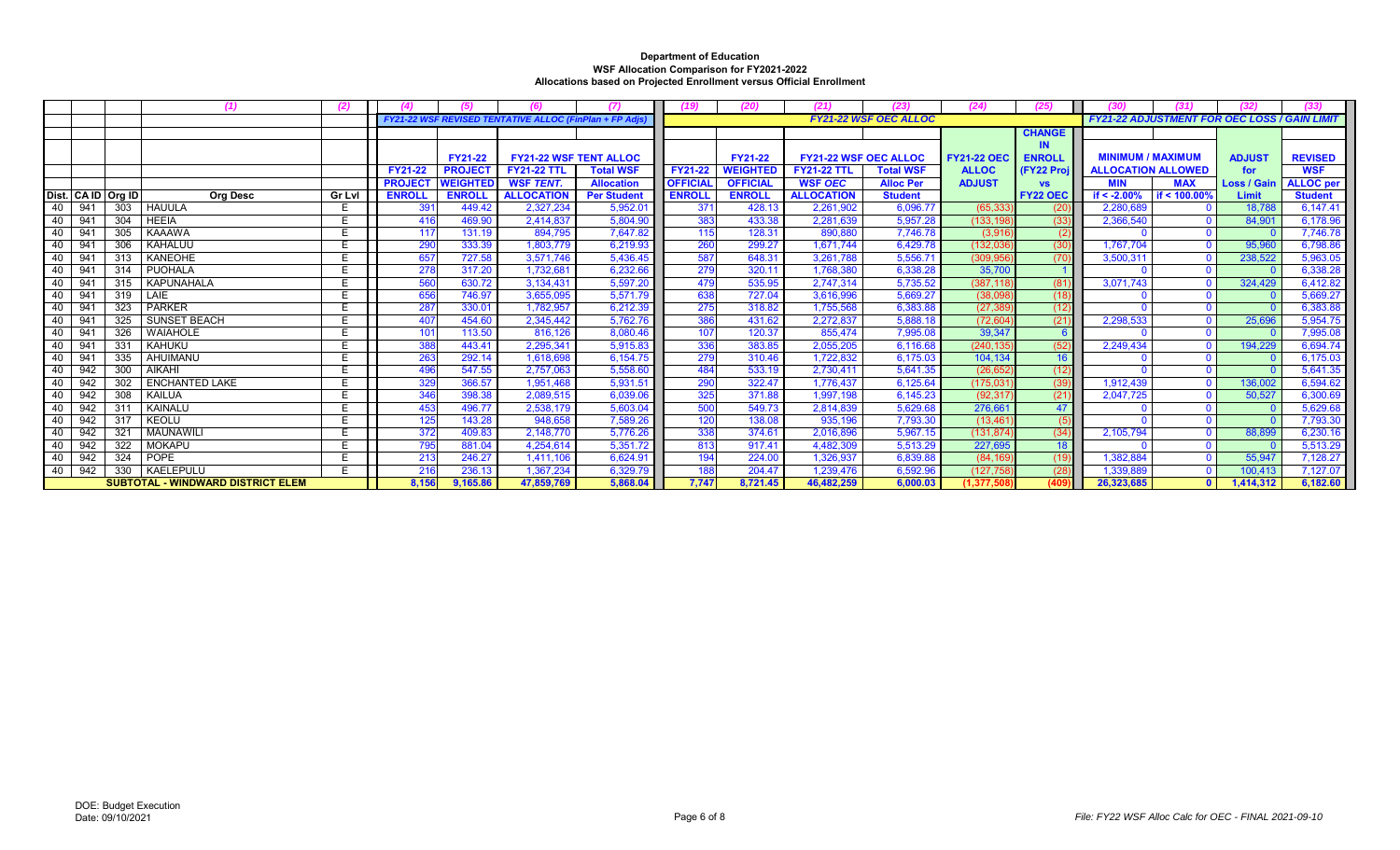|    |                               |                    |                                        | (2)    |                 |                 |                                                   |                    |                 | (20)            |                              |                              | (24)               | (25)            |                           | (31                                                 |                    |                  |
|----|-------------------------------|--------------------|----------------------------------------|--------|-----------------|-----------------|---------------------------------------------------|--------------------|-----------------|-----------------|------------------------------|------------------------------|--------------------|-----------------|---------------------------|-----------------------------------------------------|--------------------|------------------|
|    |                               |                    |                                        |        |                 |                 | <b>FY21-22 WSF REVISED TENTATIVE ALLOC (FinPI</b> | lan + FP Adj       |                 |                 |                              | <b>FY21-22 WSF OEC ALLOC</b> |                    |                 |                           | <b>FY21-22 ADJUSTMENT FOR OEC LOSS / GAIN LIMIT</b> |                    |                  |
|    |                               |                    |                                        |        |                 |                 |                                                   |                    |                 |                 |                              |                              |                    | <b>CHANGE</b>   |                           |                                                     |                    |                  |
|    |                               |                    |                                        |        |                 |                 |                                                   |                    |                 |                 |                              |                              |                    | <b>IN</b>       |                           |                                                     |                    |                  |
|    |                               |                    |                                        |        |                 | <b>FY21-22</b>  | <b>FY21-22 WSF TENT ALLOC</b>                     |                    |                 | <b>FY21-22</b>  | <b>FY21-22 WSF OEC ALLOC</b> |                              | <b>FY21-22 OEC</b> | <b>ENROLL</b>   | <b>MINIMUM / MAXIMUM</b>  |                                                     | <b>ADJUST</b>      | <b>REVISED</b>   |
|    |                               |                    |                                        |        | FY21-22         | <b>PROJEC1</b>  | <b>FY21-22 TTL</b>                                | <b>Total WSF</b>   | <b>FY21-22</b>  | <b>WEIGHTED</b> | <b>FY21-22 TTL</b>           | <b>Total WSF</b>             | <b>ALLOC</b>       | (FY22 Proj      | <b>ALLOCATION ALLOWED</b> |                                                     | for                | <b>WSF</b>       |
|    |                               |                    |                                        |        | <b>PROJECT</b>  | <b>WEIGHTED</b> | <b>WSF TENT.</b>                                  | <b>Allocation</b>  | <b>OFFICIAL</b> | <b>OFFICIAL</b> | <b>WSF OEC</b>               | <b>Alloc Per</b>             | <b>ADJUST</b>      | <b>VS</b>       | <b>MIN</b>                | <b>MAX</b>                                          | <b>Loss / Gain</b> | <b>ALLOC</b> per |
|    |                               | Dist. CA ID Org ID | <b>Org Desc</b>                        | Gr Lvl | <b>ENROLL</b>   | <b>ENROLI</b>   | <b>ALLOCATION</b>                                 | <b>Per Student</b> | <b>ENROLI</b>   | <b>ENROLL</b>   | <b>ALLOCATION</b>            | <b>Student</b>               |                    | <b>FY22 OEC</b> | if $< -2.00%$             | if < 100.00%                                        | <b>Limit</b>       | <b>Student</b>   |
| 50 | 951                           | 351                | DE SILVA                               | E      | 48              | 539.55          | 2,725,437                                         | 5,666.19           | 464             | 516.75          | 2,659,792                    | 5,732.31                     | (65, 64)           | (17)            | 2,670,928                 |                                                     | 11,136             | 5,756.31         |
| 50 | 951                           | 352                | <b>HAAHEO</b>                          | E      | 185             | 211.97          | 1,257,281                                         | 6,796.1            | 179             | 204.77          | 1,239,389                    | 6,923.96                     | (17, 89)           | (6)             |                           | $\Omega$                                            |                    | 6,923.96         |
| 50 | 951                           | 357                | <b>HILO UNION</b>                      | E      | 44'             | 529.39          | 2.686.242                                         | 6,077.47           | 416             | 491.66          | 2,551,457                    | 6.133.31                     | (134, 78)          | (26)            | 2,632,518                 | $\Omega$                                            | 81,060             | 6,328.17         |
| 50 | 951                           | 367                | <b>KAPIOLANI</b>                       | Ε      | 365             | 437.46          | 2,282,975                                         | 6,254.73           | 397             | 477.55          | 2,498,088                    | 6,292.41                     | 215,112            | 32              |                           | $\Omega$                                            |                    | 6,292.41         |
| 50 | 951                           | 369                | <b>KAUMANA</b>                         | Ε      | 247             | 282.04          | 1,572,379                                         | 6,365.91           | 242             | 273.84          | 1,554,858                    | 6,425.03                     | (17, 52)           | (5)             |                           | $\mathbf{0}$                                        |                    | 6,425.03         |
| 50 | 951                           | 372                | <b>KEAUKAHA</b>                        | E      | 427             | 496.35          | 2,532,726                                         | 5,931.44           | 385             | 445.32          | 2,335,014                    | 6,064.97                     | (197, 713)         | (42)            | 2,482,072                 | $\mathbf{0}$                                        | 147.058            | 6,446.94         |
| 50 | 951                           | 384                | <b>WAIAKEA</b>                         | E      | 875             | 1.019.73        | 4.883.051                                         | 5,580.63           | 813             | 944.19          | 4,610,762                    | 5.671.29                     | (272.28)           | (62)            | 4,785,390                 | $\mathbf{0}$                                        | 174,628            | 5,886.09         |
| 50 | 951                           | 386                | <b>WAIAKEAWAENA</b>                    | E      | 714             | 825.38          | 4,008,511                                         | 5,614.16           | 696             | 801.50          | 3,957,942                    | 5.686.70                     | (50, 569)          | (18)            |                           | $\Omega$                                            |                    | 5.686.70         |
| 50 | 952                           | 353                | <b>KEAAU II</b>                        | E      | 865             | 1,036.32        | 4,956,415                                         | 5,729.96           | 856             | 1,022.74        | 4,967,695                    | 5,803.38                     | 11,281             | (9)             | $\Omega$                  | $\mathbf{0}$                                        | $\sqrt{ }$         | 5,803.38         |
| 50 | 952                           | 379                | MT. VIEW                               | Е      | 470             | 559.74          | 2,818,320                                         | 5,996.43           | 472             | 563.83          | 2,876,473                    | 6,094.22                     | 58,152             | $\overline{2}$  |                           | $\mathbf{0}$                                        |                    | 6,094.22         |
| 50 | 952                           | 380                | <b>NAALEHU</b>                         | Ε      | 420             | 521.00          | 2,664,859                                         | 6,344.90           | 394             | 486.23          | 2,542,345                    | 6.452.65                     | (122, 513)         | (26)            | 2,611,562                 | $\mathbf{0}$                                        | 69,217             | 6,628.33         |
| 50 | 952                           | 381                | <b>PAHOA</b>                           | E      | 34 <sup>7</sup> | 414.84          | 2,159,090                                         | 6,222.16           | 363             | 432.98          | 2,270,259                    | 6,254.16                     | 111,169            | 16              |                           | $\mathbf{0}$                                        | - C                | 6,254.16         |
| 50 | 952                           | 391                | <b>KEONEPOKO</b>                       | E      | 555             | 667.65          | 3,313,001                                         | 5,937.28           | 587             | 696.25          | 3,491,010                    | 5.947.21                     | 178.011            | 29              |                           | $\Omega$                                            |                    | 5.947.21         |
| 50 | 953                           | 358                | <b>HOLUALOA</b>                        | Е      | 526             | 622.56          | 3,112,120                                         | 5,916.58           | 444             | 526.03          | 2,714,489                    | 6,113.71                     | (397, 63)          | (82)            | 3,049,877                 | $\mathbf{0}$                                        | 335,388            | 6,869.09         |
| 50 | 953                           | 359                | <b>HONAUNAU</b>                        | Ε      | 154             | 195.04          | 1,187,110                                         | 7,708.50           | 142             | 177.54          | 1,120,694                    | 7,892.21                     | (66, 41)           | (12)            | 1,163,367                 | $\overline{0}$                                      | 42,673             | 8,192.73         |
| 50 | 953                           | 361                | <b>HONOKAA</b>                         | Е      | 38 <sup>2</sup> | 439.74          | 2,277,816                                         | 5,978.52           | 397             | 456.45          | 2,384,729                    | 6,006.87                     | 106,913            | 16              |                           | $\mathbf{0}$                                        |                    | 6,006.87         |
| 50 | 953                           | 363                | <b>HOOKENA</b>                         | E      | 123             | 146.22          | 963,912                                           | 7,836.68           | 123             | 144.88          | 968,108                      | 7,870.79                     | 4,197              | $\overline{0}$  |                           | $\mathbf{0}$                                        |                    | 7,870.79         |
| 50 | 953                           | 371                | <b>KAHAKAI</b>                         | E      | 69 <sup>°</sup> | 843.78          | 4,127,596                                         | 5,973.37           | 660             | 804.19          | 4,005,794                    | 6,069.38                     | (121, 80)          | (31)            | 4,045,044                 | $\mathbf{0}$                                        | 39,250             | 6,128.85         |
| 50 | 953                           | 375                | <b>KONAWAENA</b>                       | E      | 575             | 684.01          | 3,386,045                                         | 5,888.77           | 544             | 642.65          | 3,245,447                    | 5.965.90                     | (140, 59)          | (31)            | 3,318,324                 | $\mathbf{0}$                                        | 72.877             | 6,099.86         |
| 50 | 953                           | 387                | <b>WAIMEA</b>                          | Ε      | 507             | 603.71          | 3,012,734                                         | 5,942.28           | 478             | 566.09          | 2,884,079                    | 6,033.64                     | (128, 65)          | (29)            | 2,952,479                 | $\mathbf 0$                                         | 68,400             | 6,176.73         |
| 50 | 953                           | 388                | KEALAKEHE                              | Ε      | 882             | 1,081.97        | 5,213,149                                         | 5,910.6            | 821             | 1,002.35        | 4,924,466                    | 5,998.13                     | (288, 68)          | (61)            | 5,108,886                 | $\mathbf{0}$                                        | 184,420            | 6,222.76         |
| 50 | 953                           | 395                | <b>KOHALA</b>                          | E      | 358             | 419.68          | 2,191,355                                         | 6,121.10           | 346             | 406.10          | 2,159,050                    | 6.240.03                     | (32.30)            | (12)            |                           | $\Omega$                                            |                    | 6,240.03         |
|    |                               |                    | <b>SUBTOTAL - HAWAII DISTRICT ELEM</b> |        | 10,593          | 12,578.12       | 63,332,121                                        | 5,978.68           | 10,219          | 12,083.88       | 61,961,942                   | 6.063.41                     | (1,370,17)         | (374)           | 34,820,447                | $\bullet$                                           | 1,226,107          | 6,183.39         |
| 60 | 961                           | 401                | <b>HAIKU</b>                           | E      | 39              | 462.03          | 2,376,173                                         | 5,985.32           | 336             | 390.7'          | 2,084,235                    | 6,203.08                     | (291, 93)          | (61)            | 2,328,649                 | $\mathbf{0}$                                        | 244,414            | 6,930.50         |
| 60 | 961                           | 405                | <b>KAHULUI</b>                         | Ε      | 882             | 1,068.74        | 5,117,553                                         | 5,802.21           | 849             | 1.032.23        | 5,026,432                    | 5.920.41                     | (91, 122)          | (33)            | $\Omega$                  | $\Omega$                                            |                    | 5,920.41         |
| 60 | 961                           | 409                | KIHEI                                  | E      | 696             | 840.59          | 4,081,944                                         | 5,864.86           | 723             | 874.85          | 4,297,688                    | 5,944.24                     | 215,743            | 27              |                           | $\mathbf{0}$                                        |                    | 5,944.24         |
| 60 | 961                           | 412                | <b>KULA</b>                            | Ε      | 424             | 482.03          | 2,471,437                                         | 5,828.86           | 394             | 446.21          | 2,342,077                    | 5.944.36                     | (129, 360)         | (30)            | 2,422,008                 | $\mathbf{0}$                                        | 79,931             | 6,147.23         |
| 60 | 961                           | 416                | LIHIKAI                                | Е      | 852             | 1,043.27        | 4,999,498                                         | 5,867.96           | 765             | 934.66          | 4,577,402                    | 5,983.53                     | (422,09)           | (87)            | 4,899,508                 | $\mathbf{0}$                                        | 322,107            | 6,404.59         |
| 60 | 961                           | 417                | <b>MAKAWAO</b>                         | E      | 552             | 634.18          | 3,153,299                                         | 5,712.50           | 530             | 607.83          | 3,077,902                    | 5.807.36                     | (75, 39)           | (22)            | 3,090,233                 | $\mathbf{0}$                                        | 12,331             | 5,830.63         |
| 60 | 961                           | 422                | <b>PAIA</b>                            | Ε      | 41 <sup>2</sup> | 470.01          | 2,417,284                                         | 5,881.47           | 381             | 439.15          | 2,309,753                    | 6,062.34                     | (107, 53)          | (30)            | 2,368,939                 | $\mathbf{0}$                                        | 59,186             | 6,217.69         |
| 60 | 961                           | 424                | <b>WAIHEE</b>                          | E      | 649             | 758.97          | 3.707.997                                         | 5.713.40           | 585             | 683.49          | 3,417,966                    | 5.842.68                     | (290.03)           | (64)            | 3.633.837                 | $\Omega$                                            | 215.871            | 6.211.69         |
| 60 | 961                           | 425                | WAILUKU                                | Е      | 63'             | 755.76          | 3,711,223                                         | 5,881.49           | 599             | 716.98          | 3,587,441                    | 5,989.05                     | (123, 782)         | (32)            | 3,636,999                 | $\mathbf 0$                                         | 49,558             | 6,071.78         |
| 60 | 961                           | 426                | <b>PUKALANI</b>                        | Ε      | 48 <sup>°</sup> | 562.43          | 2,838,044                                         | 5,900.30           | 436             | 508.43          | 2,631,024                    | 6,034.46                     | (207.02)           | (45)            | 2,781,284                 | $\mathbf{0}$                                        | 150,260            | 6,379.09         |
| 60 | 961                           | 431                | <b>KAMALII</b>                         | E      | 47 <sup>°</sup> | 536.66          | 2,721,194                                         | 5,777.48           | 409             | 466.31          | 2,437,740                    | 5,960.25                     | (283, 454)         | (62)            | 2,666,770                 | $\mathbf 0$                                         | 229,030            | 6,520.22         |
| 60 | 961                           | 433                | <b>POMAIKAI</b>                        | Е      | 555             | 616.82          | 3,075,960                                         | 5,542.27           | 540             | 601.04          | 3,047,538                    | 5.643.59                     | (28, 42)           | (15)            |                           | $\mathbf{0}$                                        |                    | 5,643.59         |
| 60 | 961                           | 436                | <b>PUU KUKUI</b>                       | E      | 784             | 893.17          | 4,318,316                                         | 5,508.06           | 694             | 783.87          | 3,882,809                    | 5,594.83                     | (435, 50)          | (90)            | 4,231,949                 | $\mathbf{0}$                                        | 349,140            | 6,097.91         |
| 60 | 962                           | 406                | KAMEHAMEHA III                         | Ε      | 747             | 887.50          | 4,307,178                                         | 5,765.97           | 646             | 768.68          | 3,826,248                    | 5,922.98                     | (480, 93)          | (101)           | 4,221,035                 | $\Omega$                                            | 394,787            | 6,534.1          |
| 60 | 962                           | 407                | <b>KAUNAKAKAI</b>                      | Е      | 309             | 358.38          | 1,917,782                                         | 6,206.41           | 261             | 301.13          | 1,681,812                    | 6,443.72                     | (235, 96)          | (48)            | 1,879,426                 | $\mathbf 0$                                         | 197,614            | 7,200.87         |
| 60 | 962                           | 410                | <b>KILOHANA</b>                        | Ε      | 73              | 85.68           | 691,639                                           | 9,474.51           | 80              | 93.53           | 733,461                      | 9,168.26                     | 41,822             | $\overline{7}$  |                           | $\mathbf{0}$                                        | -C                 | 9,168.26         |
| 60 | 962                           | 419                | <b>MAUNALOA</b>                        | E      | 3'              | 36.88           | 472,372                                           | 15,237.81          | 46              | 54.64           | 555,937                      | 12,085.58                    | 83,565             | 15              |                           | $\Omega$                                            |                    | 12,085.58        |
| 60 | 962                           | 429                | <b>NAHIENAENA</b>                      | E      | 763             | 911.75          | 4,405,816                                         | 5,774.33           | 665             | 801.42          | 3,966,677                    | 5,964.93                     | (439, 13)          | (98)            | 4,317,700                 | $\Omega$                                            | 351,023            | 6,492.78         |
|    | SUBTOTAL - MAUI DISTRICT ELEM |                    |                                        |        | 9.708           | 11,404.86       | 56,784,711                                        | 5,849.27           | 8,939           | 10,505.14       | 53,484,141                   | 5,983.24                     | (3, 300, 572)      | (769            | 42,478,337                | $\mathbf{0}$                                        | 2,655,251          | 6,280.28         |